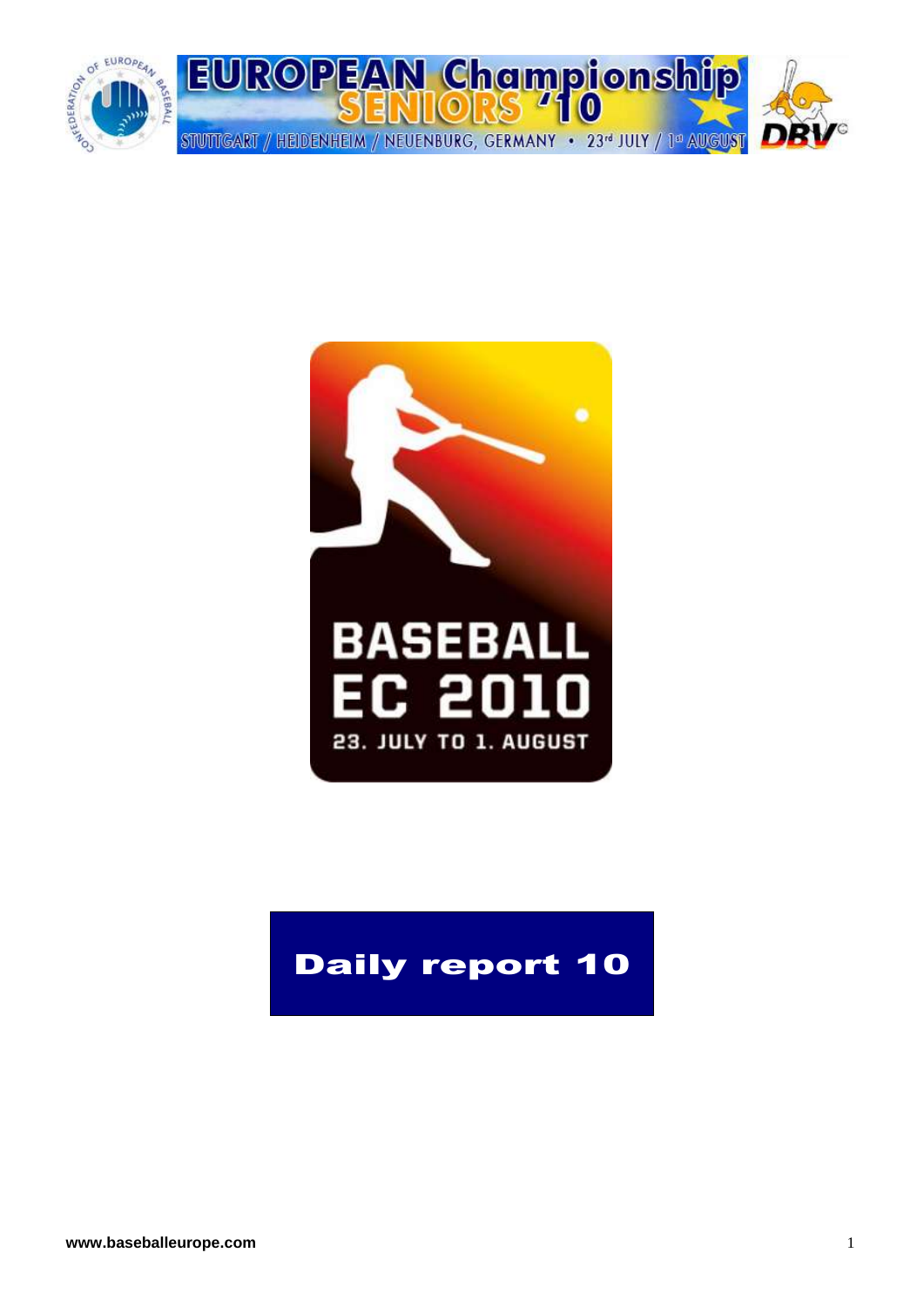# **Confederation of European Baseball**

Office Frankfurt: Otto-Fleck-Schneise 12 … 60528 Frankfurt am Main … Germany Phone +49-69-6700-284 … Fax +49-69-67724-212 office@baseballeurope.com



European Championship 2010 / Euro 2010 ====================================== The Technical Commission decided:

C.E.B. Competition rules page 12 - Article 10.

Game 36 29th July Sweden versus Italy. Player # 28 Simone Albanese of Team Italy removed of the game by the plate-umpire. Sanction : Warning.

Game #39 30th July Italy versus Germany. Manager # 5 Marco Mazzieri of Team Italy removed of the game by the plate-umpire. Sanction : Warning.

Game #42 31st July Germany versus Sweden. Manager # 42 Dennis Cook of Team Sweden removed of the game by 3rd base Umpire. Sanction : Suspension 1 (one) game to be executed in the next CEB tournament.

Jan Esselman Chairman CEB Technical Commission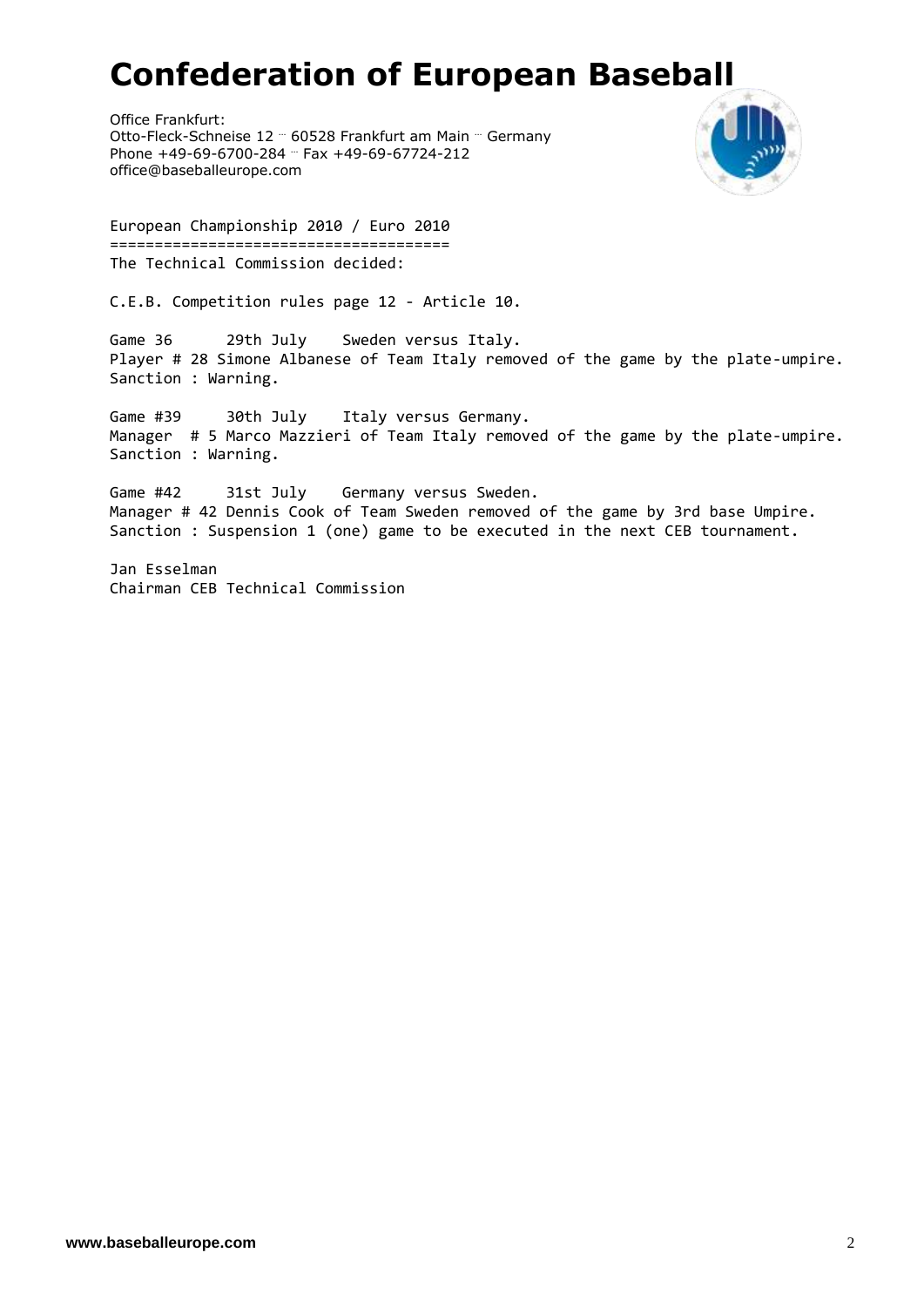

**EUROPEAN Championship** STUTTGART / HEIDENHEIM / NEUENBURG, GERMANY · 23rd JULY / 1st AUGUST

|      |         |                 |              | <b>Schedule</b>            |                                                                                                                                                                                                                            |                |      |
|------|---------|-----------------|--------------|----------------------------|----------------------------------------------------------------------------------------------------------------------------------------------------------------------------------------------------------------------------|----------------|------|
| Game | At time | <b>Ballpark</b> | Pool         | Home team                  | Visiting team                                                                                                                                                                                                              | Final<br>Score | Inn. |
|      |         |                 |              | Thursday 29th July         |                                                                                                                                                                                                                            |                |      |
| 36   | 19:00   | Stuttgart       | C            | Germany                    | Greece                                                                                                                                                                                                                     | $17 - 8$       |      |
|      |         |                 |              | Friday 30th July           |                                                                                                                                                                                                                            |                |      |
| 33   | 10:30   | Heidenheim      | Fi           | <b>Streat Britain</b>      | Czech Republic                                                                                                                                                                                                             | $4 - 8$        |      |
| 37   | 10:30   | Stuttgart       | C            | Sweden                     | <b>F</b> France                                                                                                                                                                                                            | $3 - 2$        |      |
| 34   | 14:30   | Stuttgart       | C            | <b>T</b> Italy             | <b>France</b>                                                                                                                                                                                                              | $9 - 2$        |      |
| 38   | 14:30   | Heidenheim      | $\mathsf{C}$ | Greece                     | Netherlands                                                                                                                                                                                                                | $0 - 10$       | 8    |
| 35   | 18:00   | Heidenheim      | C            | $\blacksquare$ Netherlands | Sweden                                                                                                                                                                                                                     | $15 - 0$       | 5    |
| 39   | 19:00   | Stuttgart       | C            | <b>T</b> Italy             | Germany                                                                                                                                                                                                                    | $8 - 6$        |      |
|      |         |                 |              | Saturday 31st July         |                                                                                                                                                                                                                            |                |      |
| 40   | 12:00   | Stuttgart       | $\mathsf{C}$ | $\blacksquare$ Netherlands | <b>T</b> Italy                                                                                                                                                                                                             | $3 - 11$       |      |
| 41   | 17:00   | Heidenheim      | C            | <b>France</b>              | Greece                                                                                                                                                                                                                     | $5 - 14$       |      |
| 42   | 17:00   | Stuttgart       | C            | Germany                    | Sweden                                                                                                                                                                                                                     | $8 - 0$        |      |
|      |         |                 |              | <b>Sunday 1st August</b>   |                                                                                                                                                                                                                            |                |      |
| 43   | 14:00   | Stuttgart       | Fi           | $\blacksquare$ Netherlands | <b>T</b> Italy<br>In each game the home team is named first // * home team will be decided by draw of lot<br>** Cormon game $10:00$ in $P_{\text{t}}$ theort $\frac{1}{2}$ is cormon game $17:00$ in $P_{\text{t}}$ theort |                |      |

German game 19:00 in Stuttgart // \*\*\* German game 17:00 in Stuttgart

|                 | <b>Standing Pool C</b>     |           |                |                |            |                |
|-----------------|----------------------------|-----------|----------------|----------------|------------|----------------|
| Pos             | Team                       | <b>GP</b> | <b>WO</b>      | LO.            | <b>AVG</b> | <b>GB</b>      |
| 1               | <b>T</b> Italy             | 5         | 4              | 1              | 800        | 0              |
| $\overline{2}$  | $\blacksquare$ Netherlands | 5         | $\overline{4}$ | 1              | 800        | $\overline{0}$ |
| $\mathbf{3}$    | $\blacksquare$ Germany     | 5         | 3              | $\overline{2}$ | 600        |                |
| $\overline{4}$  | <b>E</b> Greece            | 5         | 2              | 3              | 400        | $\overline{2}$ |
| $\overline{5}$  | <b>Sweden</b>              | 5         | $\overline{2}$ | 3              | 400        | $\overline{2}$ |
| $6\phantom{1}6$ | <b>T</b> France            | 5         | 0              | 5              | 0          | 4              |

The teams tied are in alphabetical order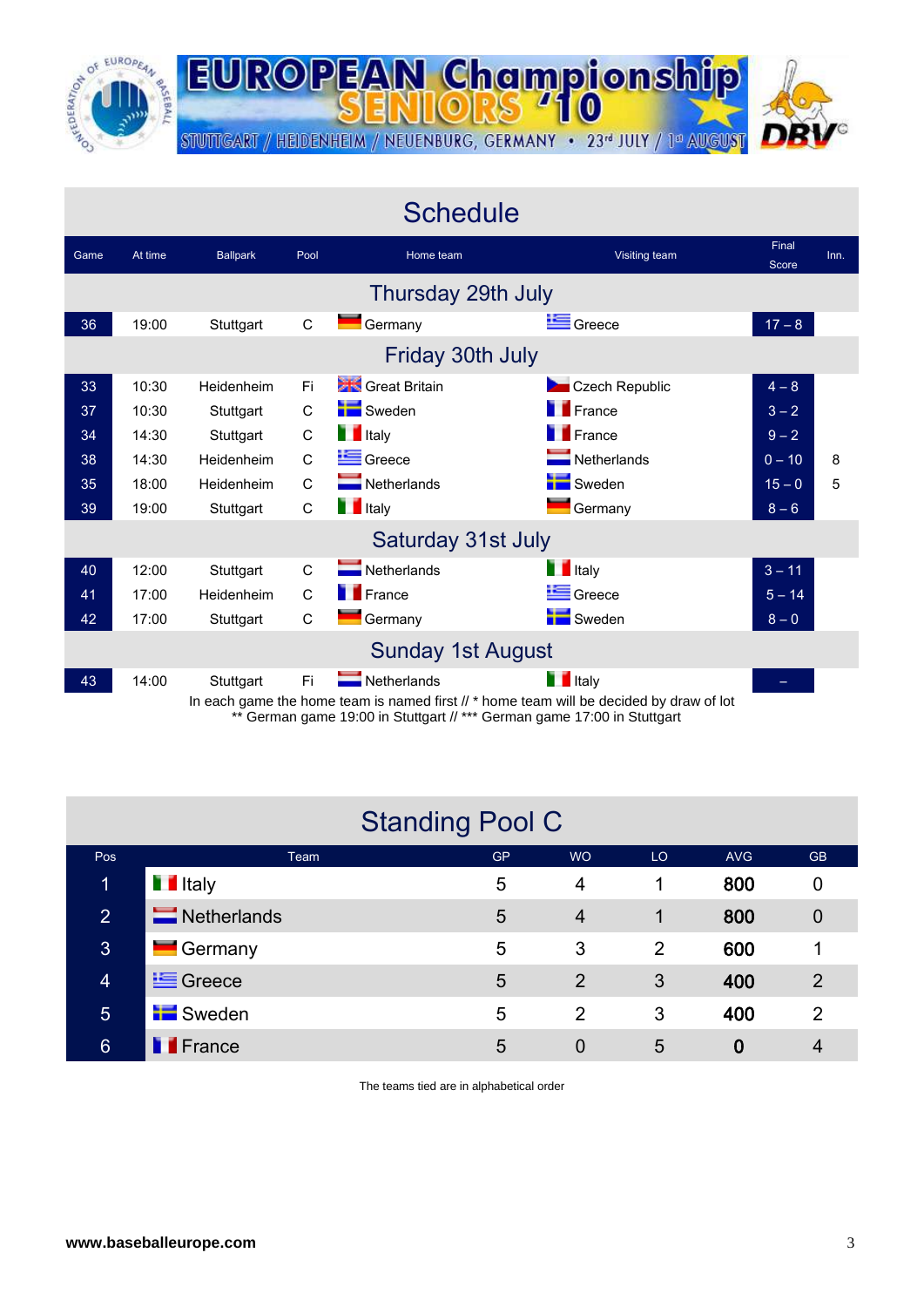

 $\overline{\phantom{a}}$ 

**EUROPEAN Championship** STUTTGART / HEIDENHEIM / NEUENBURG, GERMANY · 23<sup>rd</sup> JULY / 1st AUGUST

# **Game Summary 40**

 $110$ 

Netherlands - Italy

Jul 31, 2010 at Stuttgart (TVC Stadium)

ITALY 11 (4-1)

| Player      | AВ | R              | Н             | ΒI            | 2B             | 3B       |                  | HR BB          | SB.      | CS.      | HP               | SH | SF       | SO.            | IBB       | KL       | GDP      | PO.           | $\mathsf{A}$ | E              |
|-------------|----|----------------|---------------|---------------|----------------|----------|------------------|----------------|----------|----------|------------------|----|----------|----------------|-----------|----------|----------|---------------|--------------|----------------|
| DESIMONI cf | 6  |                | 2             |               | 0              | 0        | $\left( \right)$ | 0              | 0        | $\Omega$ | $\left( \right)$ | O  | $\Omega$ | $\Omega$       | $\Omega$  | $\Omega$ | 0        | 2             | $\Omega$     | $\Omega$       |
| GRANATO SS  | २  | $\mathfrak{L}$ | 3             |               | $\mathfrak{D}$ | $\Omega$ | $\Omega$         | $\overline{2}$ | $\Omega$ | $\Omega$ | $\Omega$         |    | $\Omega$ | $\Omega$       | $\bigcap$ | $\Omega$ | $\Omega$ | $\Omega$      | 2            | $\overline{0}$ |
| CHIARINI rf | 6  | 2              | $\mathcal{L}$ | 2             | $\Omega$       | 0        |                  | $\Omega$       | 0        | $\Omega$ | $\Omega$         | 0  | $\Omega$ | $\Omega$       | $\Omega$  | $\Omega$ | 0        | 2             | $\Omega$     | $\Omega$       |
| MAZZANTI 3b | ี  |                |               |               | $\Omega$       | $\Omega$ | $\Omega$         | $\Omega$       | 0        | $\Omega$ | $\Omega$         | 0  | $\Omega$ |                | $\bigcap$ | $\Omega$ | 0        | $\Omega$      | 1            | $\Omega$       |
| GIZZI 1b    | 5  | 2              | 3             | 4             | $\Omega$       | 0        | 2                |                | O        | $\Omega$ | $\Omega$         | 0  | $\Omega$ | $\Omega$       | $\bigcap$ | $\Omega$ | 0        | 6             |              |                |
| CHAPELLI lf | 5  |                |               | $\mathcal{P}$ | $\Omega$       | O        |                  | $\Omega$       | 0        | $\Omega$ | $\Omega$         | 0  | $\Omega$ | $\Omega$       | $\Omega$  | $\Omega$ | $\Omega$ |               | $\Omega$     | $\Omega$       |
| ANGRISANO C | 5  | $\Omega$       | 2             |               | $\Omega$       | 0        | $\Omega$         | $\Omega$       | 0        | $\Omega$ | $\Omega$         | 0  | $\Omega$ | $\overline{2}$ | $\Omega$  | $\Omega$ | 0        | 13            | $\Omega$     | $\Omega$       |
| MAZZUCA dh  | 4  | $\bigcap$      |               |               | $\Omega$       | $\Omega$ | $\Omega$         | $\Omega$       | $\Omega$ | $\Omega$ | $\cap$           | 0  | $\Omega$ | $\Omega$       | $\bigcap$ | $\Omega$ | $\Omega$ | $\Omega$      | $\Omega$     | $\Omega$       |
| AVAGNINA dh |    |                |               |               |                | 0        | $\Omega$         | $\Omega$       | 0        | 0        | $\Omega$         | 0  | $\Omega$ | $\Omega$       | $\Omega$  | $\Omega$ | 0        | $\Omega$      | $\Omega$     | $\Omega$       |
| SANTORA 2b  | 5  |                | $\mathcal{P}$ |               | $\Omega$       | U        | $\cap$           | $\Omega$       | 0        | 0        | $\cap$           | 0  | 0        | 1              | $\cap$    | $\Omega$ | $\Omega$ | $\mathcal{L}$ | $\Omega$     | $\Omega$       |
| COOPER p    |    | $\Omega$       | 0             |               | $\Omega$       | O        | $\Omega$         | $\Omega$       | 0        | 0        | $\Omega$         | 0  | $\Omega$ | $\Omega$       | $\Omega$  | $\Omega$ | 0        | $\Omega$      |              | $\Omega$       |
| D AMICO p   |    | $\bigcap$      | $\cap$        |               | <sup>n</sup>   | U        | $\cap$           | $\Omega$       | 0        | $\Omega$ | $\cap$           | 0  | $\cap$   | $\bigcap$      | $\cap$    | $\Omega$ | 0        |               | $\Omega$     | $\Omega$       |
| Totals      | 46 |                | 8             |               | 3              | 0        | 4                | 3              | 0        | 0        |                  |    | O        | 4              |           | $\Omega$ | 0        | 27            | 5            |                |

### NETHERLANDS 3 (4-1)

| Player                                                                                                                                                                       | AB             | R H BI      |             |                |          |              |                                   |              | 2B 3B HR BB SB CS HP SH SF SO IBB KL GDP |                                                        |             |                |                |                      |                            |                |             |                    |                     | PO A E                                               |                |                                |                |                |
|------------------------------------------------------------------------------------------------------------------------------------------------------------------------------|----------------|-------------|-------------|----------------|----------|--------------|-----------------------------------|--------------|------------------------------------------|--------------------------------------------------------|-------------|----------------|----------------|----------------------|----------------------------|----------------|-------------|--------------------|---------------------|------------------------------------------------------|----------------|--------------------------------|----------------|----------------|
| KEMP 2b                                                                                                                                                                      |                | $4 \quad 1$ |             | $1\quad 2$     |          | $\mathbf{0}$ | $\Omega$                          | $\mathbf{1}$ | $\mathbf{0}$                             | 0                                                      | $\Omega$    | $\circ$        | $\Omega$       | $\Omega$             | $\mathbf{1}$               |                | $\Omega$    | $\Omega$           | $\mathbf{0}$        | 4                                                    | $\Omega$       | $\Omega$                       |                |                |
| KLOOSTER van rf 3 1 2 0                                                                                                                                                      |                |             |             |                |          | $\circ$      | $\Omega$                          | $\Omega$     | $\Omega$                                 | $\Omega$                                               | $\Omega$    | $\mathbf{1}$   | $\Omega$       | $\bigcap$            | $\mathbf{1}$               |                | $0\quad 0$  |                    | $\Omega$            | $3 \quad 0$                                          |                | 1                              |                |                |
| 1b $\begin{array}{ccc} 2 & 0 & 1 \\ 3 & 0 & 0 \end{array}$<br>JONG de B 1b                                                                                                   |                |             |             | $\overline{0}$ |          | $\Omega$     | $\Omega$                          | $0 \quad 0$  |                                          | $\Omega$                                               | $\Omega$    | 2              | $\Omega$       | $\bigcirc$           | $\Omega$                   |                | $0 \quad 0$ |                    | $\Omega$            | $\mathbf{1}$                                         | $\Omega$       | $\Omega$                       |                |                |
| HALMAN dh                                                                                                                                                                    |                |             |             | $\Omega$       |          | $\Omega$     | $\Omega$                          | $0 \quad 0$  |                                          | 0                                                      | $\Omega$    | $\Omega$       |                | $1 \quad 0$          | 2                          |                | $0\quad 0$  |                    | $\Omega$            | $\Omega$                                             | $\circ$        | $\Omega$                       |                |                |
| ENGELHARDT 1f 4                                                                                                                                                              |                | $\Omega$    | $\Omega$    |                | $\Omega$ | $\Omega$     | $\Omega$                          | $\Omega$     | $\Omega$                                 | $\Omega$                                               | $\cap$      | $\Omega$       |                | $\Omega$<br>$\Omega$ | 3                          |                | $\Omega$    | $\Omega$           | $\Omega$            | $2^{\circ}$                                          | $\Omega$       | $\Omega$                       |                |                |
| ROOI 3b                                                                                                                                                                      |                | 4 0 0       |             | $\Omega$       |          | $\Omega$     | $\Omega$                          | $0 \quad 0$  |                                          | $\Omega$                                               | $\Omega$    | $\Omega$       |                | $\Omega$             | $\overline{2}$<br>$\Omega$ |                | $\Omega$    | $\overline{2}$     | $\Omega$            | $1 \quad 2$                                          |                | $\mathbf{1}$                   |                |                |
| NOOIJ c                                                                                                                                                                      |                | 4 0 0       |             | $\Omega$       |          | $\Omega$     | $\Omega$                          | $\Omega$     | $\Omega$                                 | 0                                                      | $\Omega$    | $\Omega$       | $\Omega$       | $\Omega$             | 1                          |                | $\Omega$    | $\Omega$           | $\Omega$            | $5 \quad 0$                                          |                | $\Omega$                       |                |                |
| SLUIJTER ss                                                                                                                                                                  |                | $2 \quad 0$ | $\Omega$    | $\Omega$       |          | $\mathbf{0}$ | $\circ$                           |              | $0\quad 0$                               | 0                                                      | $\Omega$    | $\circ$        |                | $\Omega$<br>$\Omega$ | $\Omega$                   |                | $\circ$     | $\bigcirc$         | $\circ$             | $0\quad 1$                                           |                | $\mathbf{1}$                   |                |                |
| LEGITO SS                                                                                                                                                                    | $\overline{2}$ | $\Omega$    | $\Omega$    | $\Omega$       |          | $\Omega$     | $\Omega$                          | $\Omega$     | $\Omega$                                 | 0                                                      | $\cap$      | $\Omega$       | $\Omega$       | $\Omega$             | $\Omega$                   |                | $\bigcap$   | $\Omega$           | $\Omega$            | 2                                                    | $\circ$        | $\Omega$                       |                |                |
| DAANTJI cf 3 1                                                                                                                                                               |                |             | $\Omega$    | $\Omega$       |          | $\Omega$     | $\Omega$                          | $0 \quad 1$  |                                          | $\Omega$                                               | $\Omega$    | $\Omega$       | $\Omega$       | $\Omega$             | $\overline{2}$             |                | $\Omega$    | $\Omega$           | $\Omega$            | 9 0                                                  |                | $\Omega$                       |                |                |
|                                                                                                                                                                              |                |             |             |                |          |              |                                   |              |                                          | $\Omega$                                               | $\cap$      | $\Omega$       | $\Omega$       | $\bigcap$            | $\bigcap$                  |                | $\Omega$    | $\bigcap$          | $\Omega$            | $\bigcap$                                            | $\overline{1}$ | $\Omega$                       |                |                |
|                                                                                                                                                                              |                |             |             |                |          |              |                                   |              |                                          | $\circ$                                                | $\Omega$ 0  |                |                |                      | $0 \quad 0 \quad 0$        |                | $0\quad 0$  |                    | $\Omega$            | $0 \quad 0$                                          |                | $\Omega$                       |                |                |
| GUSTINA P 0 0 0 0 0 0 0 0<br>DRAIJER P 0 0 0 0 0 0 0 0<br>DRIEL van p 0 0 0 0 0 0 0 0                                                                                        |                |             |             |                |          |              |                                   |              |                                          | $\circ$                                                | $0\qquad 0$ |                | $\Omega$       | $\Omega$             | $\bigcap$                  |                | $0 \quad 0$ |                    | $\cap$              | $0\quad 1$                                           |                | $\Omega$                       |                |                |
| Totals                                                                                                                                                                       | 31             |             | $3 \quad 4$ | 2              |          | $\Omega$     | $\Omega$                          | 1            | $\mathbf{1}$                             | $\Omega$                                               | $\Omega$    | 3              | $\mathbf{1}$   |                      | $0\;12$                    |                | $0\quad 2$  |                    | $\Omega$            | 27                                                   | $\overline{5}$ | 3                              |                |                |
| ITALY                                                                                                                                                                        |                |             |             |                |          |              |                                   |              |                                          |                                                        |             |                |                |                      |                            |                |             |                    |                     | IP H R ER BB SO WP HB BK IBB SH SF CI 2B 3B HR AB BF |                |                                | FO GO          | N <sub>F</sub> |
| COOPER W, 1-0 6.0 2 3 2 1 8                                                                                                                                                  |                |             |             |                |          |              |                                   |              | $\circ$                                  | 3                                                      | $\circ$     | $\overline{0}$ |                | $\mathbf{1}$         | $\overline{0}$             | $\overline{0}$ |             | $\circ$<br>$\circ$ |                     |                                                      |                | 1 20 25 4 6                    |                | 80             |
| D AMICO S, 1 3.0 2 0 0 0 4                                                                                                                                                   |                |             |             |                |          |              |                                   |              |                                          | $\begin{array}{ccccccccc}\n0 & 0 & 0 & 0\n\end{array}$ |             |                |                |                      | $0 \quad 0 \quad 0$        |                |             | $\Omega$           |                     |                                                      |                | $0 \t 0 \t 11 \t 11 \t 3 \t 2$ |                | 47             |
| NETHERLANDS IP H R ER BB SO WP HB BK IBB SH SF CI 2B 3B HR AB BF                                                                                                             |                |             |             |                |          |              |                                   |              |                                          |                                                        |             |                |                |                      |                            |                |             |                    |                     |                                                      |                |                                | FO GO          | NP             |
| GUSTINA 5.2 8 3 1 2 4 0 0                                                                                                                                                    |                |             |             |                |          |              |                                   |              |                                          |                                                        |             | $0\quad 0$     |                |                      | $1 \quad 0 \quad 0$        |                |             |                    |                     |                                                      |                | 0 0 1 25 28 9 4                |                | 93             |
| DRAIJER L, 0-1 2.0 4 2 2 1 0 0 0                                                                                                                                             |                |             |             |                |          |              |                                   |              |                                          |                                                        |             |                |                |                      |                            |                |             |                    |                     |                                                      |                | 0 0 0 0 0 1 0 1 11 12 5 1      |                | 45             |
| DRIEL van                                                                                                                                                                    |                |             |             |                |          |              | $1.1\quad 6\quad 6\quad 0\quad 0$ |              |                                          | $0 \quad 0$                                            | $\Omega$    |                | $\overline{0}$ |                      | $0 \quad 0 \quad 0$        |                |             |                    | $2 \quad 0 \quad 2$ |                                                      |                | 10103                          | $\overline{1}$ | 33             |
| Umpires - HP: BONILLA Sixto (ESP) 1B: BESZCZYNSKI Dana (AUT) 2B: WAIDER Jens (GER)<br>3B: POSNY Christian (GER)<br>Start: 12:00 Time: 3:02 Attendance: 700<br>Weather: sunny |                |             |             |                |          |              |                                   |              |                                          |                                                        |             |                |                |                      |                            |                |             |                    |                     |                                                      |                |                                |                |                |
| SCOREKEEPERS: MUENCHEBERG Sven (GER) SCHUHMACHER Robert (GER)                                                                                                                |                |             |             |                |          |              |                                   |              |                                          |                                                        |             |                |                |                      |                            |                |             |                    |                     |                                                      |                |                                |                |                |

TC: STROM Peter (SWE)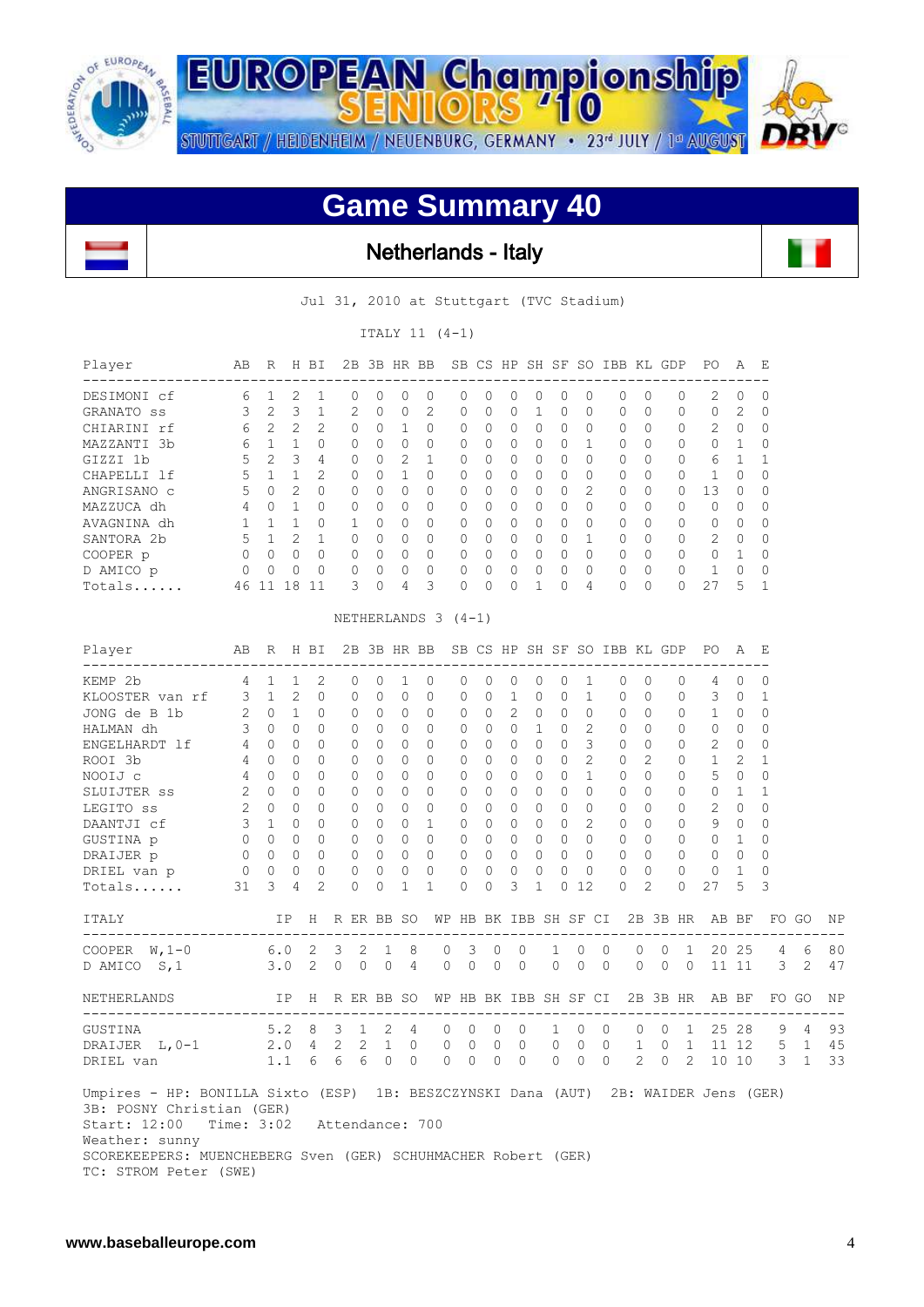

**EUROPEAN Championship** STUTTGART / HEIDENHEIM / NEUENBURG, GERMANY · 23<sup>rd</sup> JULY / 1st AUGUST

# **Game Summary 41**

### France - Greece



Jul 31, 2010 at Heidenheim (Heidekoepfe Bllpark)

GREECE 14 (2-3)

| Player<br>-------------------                                                                                                               | AВ           | R              |                | H BI           |              |              |              | 2B 3B HR BB     |                       |   |              |          |   |                | SB CS HP SH SF SO IBB KL GDP |          |   |          | PО                                               | Α            | Е            |       |    |
|---------------------------------------------------------------------------------------------------------------------------------------------|--------------|----------------|----------------|----------------|--------------|--------------|--------------|-----------------|-----------------------|---|--------------|----------|---|----------------|------------------------------|----------|---|----------|--------------------------------------------------|--------------|--------------|-------|----|
| THEODOROU SS                                                                                                                                | 6            | 3              | 3              | 3              | 0            | 0            | 1            | 0               | 1                     | 0 | 0            | 0        | 0 | 1              | 0                            | 0        |   | 0        | 2                                                | 4            | 0            |       |    |
| DEMETRAL 2b                                                                                                                                 | 3            | $\mathbf{1}$   | 0              | 0              | 0            | $\mathbf{0}$ | 0            | 1               | 0                     | 0 | 0            | 0        | 0 | 0              | 0                            | 0        |   | 0        | 1                                                | 1            | 0            |       |    |
| ZACHOS rf                                                                                                                                   | 2            | $\circ$        | 0              | 0              | 0            | 0            | 0            | 0               | 0                     | 0 | 0            | 0        | 0 | 0              | 0                            | 0        |   | 0        | 0                                                | 0            | 0            |       |    |
| MAESTRALES cf/2b                                                                                                                            | 3            | $\overline{c}$ | 2              | 0              | 1            | $\Omega$     | 0            | 2               | 0                     | 0 | 0            | 0        | 0 | 0              | 0                            | $\Omega$ |   | $\Omega$ | 1                                                | 1            | $\Omega$     |       |    |
| PAPPAS c/3b                                                                                                                                 | 2            | $\overline{2}$ | $\overline{2}$ | 2              | 0            | 0            | 0            | $\Omega$        | 0                     | 0 | 2            | 0        | 1 | 0              | 0                            | $\Omega$ |   | 0        | 5                                                | 0            | 0            |       |    |
| KOUTSOANTONA 3b/c                                                                                                                           | 4            | $\overline{2}$ | $\mathbf{1}$   | $\overline{2}$ | 0            | 0            | $\mathbf{1}$ | 0               | 0                     | 0 | $\mathbf{1}$ | 0        | 0 | $\overline{2}$ | 0                            | 1        |   | $\Omega$ | 2                                                | 0            | $\Omega$     |       |    |
| LEMONIS 1b                                                                                                                                  | 4            | $\mathbf{1}$   | 1              | 2              | 1            | $\Omega$     | 0            | 1               | 0                     | 0 | 0            | 0        | 0 | 0              | 0                            | $\Omega$ |   | 0        | 10                                               | 0            | 0            |       |    |
| WARREN rf/cf                                                                                                                                | 5            | 2              | 2              | 0              | 0            | 0            | 0            | $\Omega$        | 0                     | 0 | 0            | 0        | 0 | 0              | 0                            | $\Omega$ |   | 0        | 3                                                | 0            | 0            |       |    |
| PALOS dh                                                                                                                                    | 4            | $\circ$        | $\mathbf{1}$   | 0              | 0            | 0            | 0            | $\Omega$        | 0                     | 1 | 1            | 0        | 0 | 0              | 0                            | $\Omega$ |   | 1        | 0                                                | 0            | $\Omega$     |       |    |
| CHEILAKIS dh                                                                                                                                | $\mathbf{0}$ | 1              | 0              | 0              | 0            | 0            | 0            | 0               | 0                     | 0 | 0            | $\Omega$ | 0 | 0              | 0                            | $\Omega$ |   | 0        | 0                                                | 0            | 0            |       |    |
| PANAGOTACOS 1f                                                                                                                              | 5            | $\overline{0}$ | 0              | 0              | 0            | 0            | 0            | 0               | 0                     | 0 | 0            | 0        | 0 | 0              | 0                            | 0        |   | 0        | 2                                                | $\mathbf 0$  | 0            |       |    |
| KARKATSELOS p                                                                                                                               | 0            | $\mathbf{0}$   | 0              | 0              | 0            | 0            | 0            | 0               | 0                     | 0 | 0            | 0        | 0 | 0              | 0                            | 0        |   | 0        | 1                                                | 2            | 0            |       |    |
| BRACK p                                                                                                                                     | 0            | 0              | 0              | 0              | 0            | 0            | 0            | 0               | 0                     | 0 | 0            | 0        | 0 | 0              | 0                            | 0        |   | 0        | 0                                                | 1            | 0            |       |    |
| Totals                                                                                                                                      | 38 14        |                | 12             | 9              | 2            | 0            | 2            | 4               | 1                     | 1 | 4            | 0        | 1 | 3              | 0                            | 1        |   | 1        | 27                                               | 9            | 0            |       |    |
|                                                                                                                                             |              |                |                |                |              |              |              | FRANCE $5(0-5)$ |                       |   |              |          |   |                |                              |          |   |          |                                                  |              |              |       |    |
| Player                                                                                                                                      | AВ           | R              |                | H BI           |              |              |              | 2B 3B HR BB     |                       |   |              |          |   |                | SB CS HP SH SF SO IBB KL GDP |          |   |          | PO.                                              | Α            | Е            |       |    |
| ---------------------<br>BROWN SS                                                                                                           | 5            | 1              | 4              | 1              | 0            | 0            | 0            | 0               | 0                     | 0 | 1            | 0        | 0 | 1              | 0                            | 1        |   | 0        | 2                                                | 3            | 1            |       |    |
| PEYRICHOU 1b                                                                                                                                | 6            | $\circ$        | 3              | 1              | 0            | 0            | 0            | 0               | 0                     | 0 | 0            | 0        | 0 | 1              | 0                            | 0        |   | 0        | 8                                                | 0            | 0            |       |    |
| WILLIAMS 3b                                                                                                                                 | 5            | $\mathbf{1}$   | 2              | 1              | $\mathbf{1}$ | 0            | 1            | 0               | 0                     | 0 | 1            | 0        | 0 | 0              | 0                            | $\Omega$ |   | 0        | 1                                                | 2            | $\mathbf{1}$ |       |    |
| FESSY 1f                                                                                                                                    | 4            | $\circ$        | 1              | 1              | 0            | 0            | 0            | 0               | 0                     | 0 | 0            | 0        | 1 | 1              | 0                            | $\Omega$ |   | 0        | 1                                                | 1            | 0            |       |    |
| GAUTHIER dh                                                                                                                                 | 2            | $\Omega$       | $\mathbf{1}$   | 0              | 0            | $\Omega$     | 0            | $\Omega$        | 0                     | 0 | 0            | 0        | 0 | 0              | 0                            | $\Omega$ |   | 0        | 0                                                | 0            | 0            |       |    |
| ROUSSEAU dh                                                                                                                                 | 3            | $\mathbf{0}$   | 0              | 0              | 0            | 0            | 0            | $\Omega$        | 0                     | 0 | 0            | 0        | 0 | 2              | 0                            | 1        |   | 0        | 0                                                | 0            | 0            |       |    |
| MARCHE C                                                                                                                                    | 5            | $\Omega$       | $\mathbf{1}$   | 0              | 0            | 0            | 0            | 0               | 0                     | 0 | 0            | $\Omega$ | 0 | 0              | 0                            | 0        |   | 0        | 4                                                | $\mathbf{1}$ | 0            |       |    |
| SAMER C                                                                                                                                     | 0            | $\Omega$       | $\Omega$       | 0              | 0            | $\Omega$     | 0            | 0               | 0                     | 0 | 0            | 0        | 0 | 0              | 0                            | $\Omega$ |   | 0        | 0                                                | 0            | 0            |       |    |
| HAGIWARA cf                                                                                                                                 | 4            | 1              | 2              | 1              | 0            | 0            | 1            | 1               | 0                     | 0 | 0            | 0        | 0 | 0              | 0                            | $\Omega$ |   | 0        | 2                                                | 0            | $\Omega$     |       |    |
| ALLEMAND rf                                                                                                                                 | 5            | $\mathbf{1}$   | $\overline{2}$ | 0              | 0            | 0            | 0            | $\Omega$        | 0                     | 0 | 0            | 0        | 0 | 1              | 0                            | $\Omega$ |   | 0        | 3                                                | 0            | $\Omega$     |       |    |
| PIQUET L 2b                                                                                                                                 | 5            | $\mathbf{1}$   | 2              | 0              | $\mathbf{1}$ | 0            | 0            | 0               | 0                     | 0 | 0            | 0        | 0 | 0              | 0                            | $\Omega$ |   | 0        | 5                                                | 1            | 0            |       |    |
| DUBAUT p                                                                                                                                    | 0            | $\overline{0}$ | 0              | 0              | 0            | 0            | 0            | 0               | 0                     | 0 | 0            | 0        | 0 | 0              | 0                            | 0        |   | 0        | 0                                                | 0            | 0            |       |    |
| CASTILLO p                                                                                                                                  | $\mathbf{0}$ | $\overline{0}$ | 0              | 0              | 0            | 0            | 0            | 0               | 0                     | 0 | 0            | 0        | 0 | 0              | 0                            | 0        |   | 0        | 0                                                | 0            | 0            |       |    |
| BERT p                                                                                                                                      | $\mathbf 0$  | $\mathbf{0}$   | 0              | 0              | 0            | 0            | 0            | 0               | 0                     | 0 | 0            | 0        | 0 | 0              | 0                            | 0        |   | 0        | 1                                                | 0            | 0            |       |    |
| PIQUET A p                                                                                                                                  | 0            | 0              | 0              | 0              | 0            | 0            | 0            | 0               | 0                     | 0 | 0            | 0        | 0 | 0              | 0                            | $\Omega$ |   | 0        | 0                                                | 0            | 0            |       |    |
| Totals                                                                                                                                      | 44           | 5              | 18             | 5              | 2            | 0            | 2            | 1               | 0                     | 0 | 2            | 0        | 1 | 6              | 0                            | 2        |   | 0        | 27                                               | 8            | 2            |       |    |
| <b>GREECE</b>                                                                                                                               |              |                | IP             | H              | R ER BB SO   |              |              |                 | WP HB BK IBB SH SF CI |   |              |          |   |                |                              |          |   | 2B 3B HR |                                                  | AB BF        |              | FO GO | ΝF |
| KARKATSELOS $W, 1-1$                                                                                                                        |              | 5.0            |                | 9              | 3            | 3            | 0            | 2               | 0                     | 1 | 0            | 0        | 0 | 0              | 0                            | 2        | 0 | 1        | 23                                               | 24           | 8            | 4     | 76 |
| BRACK S, 1                                                                                                                                  |              | 4.0            |                | 9              | 2            | 2            | 1            | 4               | 0                     | 1 | 0            | 0        | 0 | 1              | 0                            | 0        | 0 | 1        |                                                  | 21 24        | 4            | 4     | 77 |
| FRANCE                                                                                                                                      |              |                | ΙP             | Η              | R ER BB SO   |              |              |                 | WP HB BK IBB SH SF CI |   |              |          |   |                |                              |          |   | 2B 3B HR |                                                  | AB BF        |              | FO GO | ΝF |
| DUBAUT 3.0 5 3 3 2 2 0 1 0 0 0 1 0 2 0 0 12 16 2 4 61                                                                                       |              |                |                |                |              |              |              |                 |                       |   |              |          |   |                |                              |          |   |          |                                                  |              |              |       |    |
| CASTILLO L, 0-2                                                                                                                             |              |                |                |                |              |              |              |                 |                       |   |              |          |   |                |                              |          |   |          | 2.0 0 4 4 1 1 1 3 1 0 0 0 0 0 0 0 6 10 2 2 41    |              |              |       |    |
| <b>BERT</b>                                                                                                                                 |              |                |                |                |              |              |              |                 |                       |   |              |          |   |                |                              |          |   |          | 3.2 7 7 3 1 0 1 0 0 0 0 0 0 0 0 0 2 19 20 9 2 63 |              |              |       |    |
| PIQUET A                                                                                                                                    |              |                |                |                |              |              |              |                 |                       |   |              |          |   |                |                              |          |   |          | 0.1 0 0 0 0 0 0 0 0 0 0 0 0 0 0 0 1 1 0 1 1      |              |              |       |    |
| Umpires - HP: JORGENSEN Henrik (SWE) 1B: HEIJNINGEN van Henri (NED) 2B: TAURELLI Marco<br>(ITA) 3B: ALBRECHT Marco (GER)                    |              |                |                |                |              |              |              |                 |                       |   |              |          |   |                |                              |          |   |          |                                                  |              |              |       |    |
| Start: 17:00 Time: 2:55 Attendance: 185 Weather: Sunny<br>SCOREKEEPERS: Winkler Stephanie (GER) SCHULZE Peter (GER) TC: FANARA Angelo (ITA) |              |                |                |                |              |              |              |                 |                       |   |              |          |   |                |                              |          |   |          |                                                  |              |              |       |    |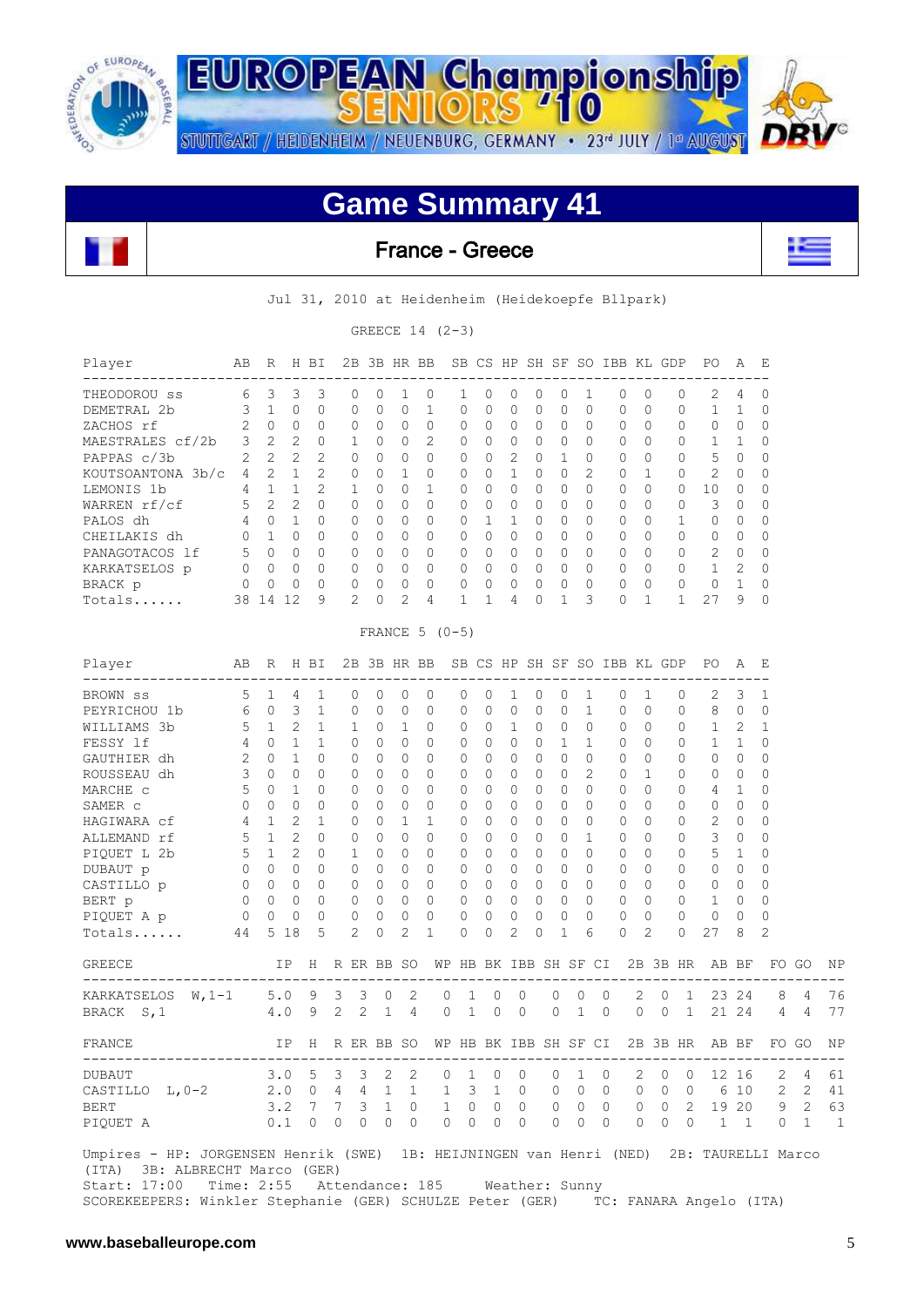

**EUROPEAN Championship** STUTTGART / HEIDENHEIM / NEUENBURG, GERMANY · 23<sup>rd</sup> JULY / 1st AUGUST

# **Game Summary 42**

 $710$ 

Germany - Sweden

Jul 31, 2010 at Stuttgart (TVC Stadium)

SWEDEN  $0$   $(2-3)$ 

| Player<br>------------------                                                                                                                                                                                                                                                                                 | AВ                      |                | R H BI       |          |              |                  |                          |              | 2B 3B HR BB SB CS HP SH SF SO IBB KL GDP                                                                       |   |              |              |              |              |              |                |              |          |   |                | PO.          | A                        | – E                |       |       |
|--------------------------------------------------------------------------------------------------------------------------------------------------------------------------------------------------------------------------------------------------------------------------------------------------------------|-------------------------|----------------|--------------|----------|--------------|------------------|--------------------------|--------------|----------------------------------------------------------------------------------------------------------------|---|--------------|--------------|--------------|--------------|--------------|----------------|--------------|----------|---|----------------|--------------|--------------------------|--------------------|-------|-------|
| DERMENDZIEV lf                                                                                                                                                                                                                                                                                               | $5^{\circ}$             | $\overline{0}$ | 0            | 0        | 0            |                  | 0                        | 0            | 0                                                                                                              | 0 | 0            | 0            | 0            | 0            | 2            |                | 0            | 0        |   | 0              | 3            | 0                        | 0                  |       |       |
| SORGI 2b                                                                                                                                                                                                                                                                                                     | 4                       | $\overline{0}$ | 1            | 0        | 0            |                  | 0                        | 0            | 0                                                                                                              | 0 | 0            | 0            | 0            | 0            | 1            |                | 0            | 1        |   | 0              | 1            | - 3                      | 0                  |       |       |
| PILEGARD 1b                                                                                                                                                                                                                                                                                                  | $\overline{\mathbf{3}}$ | $\overline{0}$ | $\mathbf{1}$ | 0        | 0            |                  | 0                        | 0            | 1                                                                                                              | 0 | 1            | 0            | 0            | 0            | 0            |                | 0            | $\circ$  |   | 0              | 8            | $\mathbf{1}$             | 0                  |       |       |
| SJOBERG 3b                                                                                                                                                                                                                                                                                                   | 4                       | $\mathbf{0}$   | 2            | $\Omega$ | 0            |                  | $\Omega$                 | 0            | 0                                                                                                              | 0 | $\mathbf{0}$ | 0            | $\Omega$     | 0            | 0            |                | 0            | 0        |   | 0              | $\mathbf{1}$ | 2                        | 4                  |       |       |
| JOHANNESSENP rf                                                                                                                                                                                                                                                                                              | 4                       | $\Omega$       | $\mathbf{1}$ | $\Omega$ | $\Omega$     |                  | $\Omega$                 | $\Omega$     | 0                                                                                                              | 0 | $\Omega$     | $\Omega$     | 0            | 0            | 2            |                | 0            | 1        |   | $\Omega$       | 2            | 0                        | $\mathbf{0}$       |       |       |
| JOHANNESSENB C                                                                                                                                                                                                                                                                                               | 3                       | $\overline{0}$ | 2            | $\Omega$ | 0            |                  | 0                        | 0            | 1                                                                                                              | 0 | $\mathbf{0}$ | 0            | 0            | 0            | 0            |                | 0            | $\Omega$ |   | 0              | 6            | $\overline{0}$           | 0                  |       |       |
| LEANDER p                                                                                                                                                                                                                                                                                                    | 1                       | $\circ$        | $\Omega$     | $\Omega$ | 0            |                  | 0                        | 0            | $\mathbf{1}$                                                                                                   | 0 | $\Omega$     | 0            | $\Omega$     | 0            | $\mathbf{1}$ |                | 0            | $\Omega$ |   | 0              | $\mathbf 1$  | 1                        | 1                  |       |       |
| KLASSON Jo p                                                                                                                                                                                                                                                                                                 | 0                       | $\overline{0}$ | 0            | 0        | 0            |                  | 0                        | $\mathbf{0}$ | $\circ$                                                                                                        | 0 | 0            | 0            | 0            | 0            | 0            |                | 0            | 0        |   | 0              | 0            | 0                        | 0                  |       |       |
| OHLSSON ph                                                                                                                                                                                                                                                                                                   | $\mathbf{1}$            | $\overline{0}$ | 0            | 0        | 0            |                  | 0                        | $\mathbf{0}$ | 0                                                                                                              | 0 | 0            | 0            | $\Omega$     | 0            | 0            |                | 0            | 0        |   | 0              | 0            | 0                        | 0                  |       |       |
| SOUBIEA p                                                                                                                                                                                                                                                                                                    | $\circ$                 | $\overline{0}$ | 0            | 0        | 0            |                  | $\Omega$                 | 0            | $\circ$                                                                                                        | 0 | $\circ$      | $\mathbf 0$  | $\mathbf{0}$ | 0            | $\Omega$     |                | $\circ$      | 0        |   | 0              | 0            | 0                        | 0                  |       |       |
| JANSSON T ph                                                                                                                                                                                                                                                                                                 |                         | 1 0            | 0            | 0        | 0            |                  | $\mathbf{0}$             | 0            | 0                                                                                                              | 0 | $\mathbf{0}$ | 0            | 0            | 0            | $\mathbf{0}$ |                | $\Omega$     | 0        |   | 0              | 0            | $\overline{\phantom{0}}$ | 0                  |       |       |
| REIMER SS                                                                                                                                                                                                                                                                                                    | 3                       | $\overline{0}$ | 0            | 0        | 0            |                  | 0                        | 0            | $\mathbf{1}$                                                                                                   | 0 | $\Omega$     | 0            | $\Omega$     | 0            | $\mathbf{1}$ |                | 0            | 1        |   | $\Omega$       | 0            | 2                        | 0                  |       |       |
| JOHANSSON C cf                                                                                                                                                                                                                                                                                               | 4                       | $\mathbf{0}$   | 1            | 0        | 0            |                  | 0                        | 0            | $\circ$                                                                                                        | 0 | 0            | 0            | 0            | 0            | 3            |                | 0            | 0        |   | 0              | 2            | 1                        | 0                  |       |       |
| $Totals \ldots$                                                                                                                                                                                                                                                                                              | 33                      | $\mathbf{0}$   | 8            | $\Omega$ | 0            |                  | 0                        | 0            | 4                                                                                                              | 0 | 1            | 0            | 0            |              | 010          |                | $\Omega$     | 3        |   | 0              | 24 10        |                          | 5                  |       |       |
|                                                                                                                                                                                                                                                                                                              |                         |                |              |          |              |                  |                          |              | GERMANY 8 (3-2)                                                                                                |   |              |              |              |              |              |                |              |          |   |                |              |                          |                    |       |       |
| Player                                                                                                                                                                                                                                                                                                       | AB                      |                |              |          |              |                  |                          |              | R H BI 2B 3B HR BB SB CS HP SH SF SO IBB KL GDP                                                                |   |              |              |              |              |              |                |              |          |   |                | PO A E       |                          |                    |       |       |
| LUTZ lf                                                                                                                                                                                                                                                                                                      | 4                       | $\overline{0}$ | 0            | 0        | 0            |                  | 0                        | 0            | 0                                                                                                              | 0 | 0            | 1            | 0            | 0            | 1            |                | 0            | 0        |   | 0              | 0            | 0                        | 0                  |       |       |
| SPEER 2b                                                                                                                                                                                                                                                                                                     | 4                       | 2              | 2            | 3        | 0            |                  | 0                        | 0            | $\mathbf{1}$                                                                                                   | 1 | 0            | 0            | 0            | 0            | 0            |                | 0            | 0        |   | 0              | 1            | 2                        | 0                  |       |       |
| WULF 3b                                                                                                                                                                                                                                                                                                      | 5                       | $\overline{0}$ | 2            | 0        | 0            |                  | $\Omega$                 | 0            | 0                                                                                                              | 0 | 0            | 0            | 0            | $\mathbf{0}$ | 1            |                | 0            | 0        |   | 0              | 1            | 1                        | $\mathbf{0}$       |       |       |
| GLASER 1b                                                                                                                                                                                                                                                                                                    | 4                       | $\circ$        | $\mathbf{1}$ | 0        | 0            |                  | 0                        | $\circ$      | 0                                                                                                              | 0 | 0            | 1            | 0            | 0            | 0            |                | 0            | 0        |   | 0              | 11           | 0                        | 0                  |       |       |
| GUHRING C                                                                                                                                                                                                                                                                                                    | 5                       | $\Omega$       | 2            | 1        | 0            |                  | $\Omega$                 | 0            | 0                                                                                                              | 0 | 0            | 0            | $\Omega$     | 0            | 1            |                | 0            | 0        |   | 0              | 10           | 1                        | 0                  |       |       |
| HOWARD C dh                                                                                                                                                                                                                                                                                                  | 2                       | $\Omega$       | $\Omega$     | 0        | 0            |                  | $\Omega$                 | 0            | 1                                                                                                              | 0 | $\Omega$     | $\Omega$     | 0            | $\Omega$     | 1            |                | 0            | $\Omega$ |   | 0              | 0            | 0                        | 0                  |       |       |
| HOWARD P pr                                                                                                                                                                                                                                                                                                  | 0                       | 1              | 0            | 0        | 0            |                  | 0                        | 0            | $\Omega$                                                                                                       | 1 | 0            | 0            | 0            | 0            | 0            |                | 0            | 0        |   | 0              | 0            | 0                        | $\Omega$           |       |       |
| HOPFENSPERGE ph/dh 2                                                                                                                                                                                                                                                                                         |                         | $\overline{0}$ | $\circ$      | $\Omega$ | $\mathbf{0}$ |                  | $\Omega$                 | 0            | $\circ$                                                                                                        | 0 | $\Omega$     | 0            | $\Omega$     | 0            | $\Omega$     |                | $\circ$      | $\Omega$ |   | 1              | 0            | $\circ$                  | $\Omega$           |       |       |
| GRUBER rf                                                                                                                                                                                                                                                                                                    | $\overline{4}$          | 2              | $\mathbf{1}$ | 0        | 0            |                  | 0                        | 0            | 0                                                                                                              | 0 | 0            | 1            | 0            | 0            | 1            |                | $\mathbf{0}$ | 1        |   | 0              | 1            | 0                        | 0                  |       |       |
| MARTINEZ SS                                                                                                                                                                                                                                                                                                  | 4 1                     |                | $\mathbf{1}$ | 0        | 0            |                  | 0                        | 0            | 0                                                                                                              | 0 | 0            | $\mathbf 0$  | $\Omega$     | 0            | $\Omega$     |                | 0            | 0        |   | 0              | 2            | - 6                      | 0                  |       |       |
| BASSEL cf                                                                                                                                                                                                                                                                                                    | $3 \quad 2$             |                | 3            | 2        | 0            |                  | 0                        | 0            | 1                                                                                                              | 0 | 0            | 0            | 0            | $\circ$      | 0            |                | $\mathbf{0}$ | 0        |   | 0              | $\mathbf{1}$ | 0                        | 0                  |       |       |
| HENKENJOHANN p 0 0                                                                                                                                                                                                                                                                                           |                         |                | $\circ$      | $\circ$  | 0            |                  | 0                        | 0            | $\overline{0}$                                                                                                 | 0 | 0            | $\mathbf{0}$ | 0            | 0            | 0            |                | 0            | 0        |   | $\Omega$       | 0            | 0                        | $\Omega$           |       |       |
| DEWALD p                                                                                                                                                                                                                                                                                                     | $\overline{0}$          | $\mathbf{0}$   | 0            | 0        | 0            |                  | 0                        | 0            | 0                                                                                                              | 0 | 0            | 0            | 0            | 0            | $\circ$      |                | $\mathbf{0}$ | 0        |   | $\mathbf{0}$   | 0            | 1                        | 0                  |       |       |
| Totals                                                                                                                                                                                                                                                                                                       | 37                      |                | 8 1 2        | 6        | 0            |                  | $\Omega$                 | 0            | 3                                                                                                              | 2 | 0            | 3            | 0            | $\Omega$     | 5            |                | 0            | 1        |   | 1              | 27 11        |                          | 0                  |       |       |
| SWEDEN                                                                                                                                                                                                                                                                                                       |                         |                | IP           |          |              |                  |                          |              | H R ER BB SO WP HB BK IBB SH SF CI 2B 3B HR AB BF                                                              |   |              |              |              |              |              |                |              |          |   |                |              |                          |                    | FO GO | ΝF    |
| -----------------------------------<br>LEANDER $L, 0-1$                                                                                                                                                                                                                                                      |                         |                | $5.0\quad 5$ |          | 4            | $\mathbf 1$      | $\overline{\phantom{a}}$ | 3            | 0                                                                                                              | 1 | 0            |              | $\mathbf{0}$ | 0            | 0            | $\mathbf{0}$   |              | 0        | 0 | 0              | 22           | 26                       | 6                  |       | 5 108 |
| KLASSON Jo                                                                                                                                                                                                                                                                                                   |                         |                |              | $1.0-3$  | 2            | $2 \overline{ }$ | 0                        | 1            | 0                                                                                                              | 0 | 1            |              | $\mathbf{0}$ | 0            | 0            | 0              |              | 0        | 0 | $\circ$        | 6            | 6                        | 1                  | 0     | 18    |
| SOUBIEA                                                                                                                                                                                                                                                                                                      |                         | 2.0            |              | 4        | 2            | 2                | 0                        | $\mathbf{1}$ | 0                                                                                                              | 2 | 0            |              | $\mathbf{0}$ | $\mathbf{0}$ | 0            | $\overline{0}$ |              | 0        | 0 | $\overline{0}$ |              | 9 11                     | $\mathbf{1}$       | 3     | 34    |
| <b>GERMANY</b>                                                                                                                                                                                                                                                                                               |                         |                |              |          |              |                  |                          |              | IP H R ER BB SO WP HB BK IBB SH SF CI 2B 3B HR AB BF                                                           |   |              |              |              |              |              |                |              |          |   |                |              |                          |                    | FO GO | ΝF    |
|                                                                                                                                                                                                                                                                                                              |                         |                |              |          |              |                  |                          |              |                                                                                                                |   |              |              |              |              |              |                |              |          |   |                |              |                          | 0 0 0 11 13 0 4 55 |       |       |
| HENKENJOHANN<br>DEWALD $W, 1-0$                                                                                                                                                                                                                                                                              |                         |                |              |          |              |                  |                          |              | $3.0$ $3$ $0$ $0$ $2$ $4$ $0$ $0$ $0$ $0$ $0$ $0$ $0$<br>$6.0$ $5$ $0$ $0$ $2$ $6$ $1$ $0$ $0$ $0$ $0$ $0$ $0$ |   |              |              |              |              |              |                |              |          |   |                |              |                          | 0 0 0 22 24 3 8 88 |       |       |
| Umpires - HP: LEONE Pierfraco (ITA) 1B: KUIPERS Jan (NED) 2B: MAKOUCHETCHEV Serge (FRA)<br>3B: KULHANEK David (CZE)<br>Start: 17:00 Time: 3:10<br>Weather: partly cloudy<br>SCOREKEEPERS: SCHUHMACHER Robert (GER) MUENCHEBERG Sven (GER) TC: MATEU Xavier (ESP)<br>HENKENJOHANN faced 2 batters in the 4th. |                         |                |              |          |              |                  |                          |              | Attendance: 1700                                                                                               |   |              |              |              |              |              |                |              |          |   |                |              |                          |                    |       |       |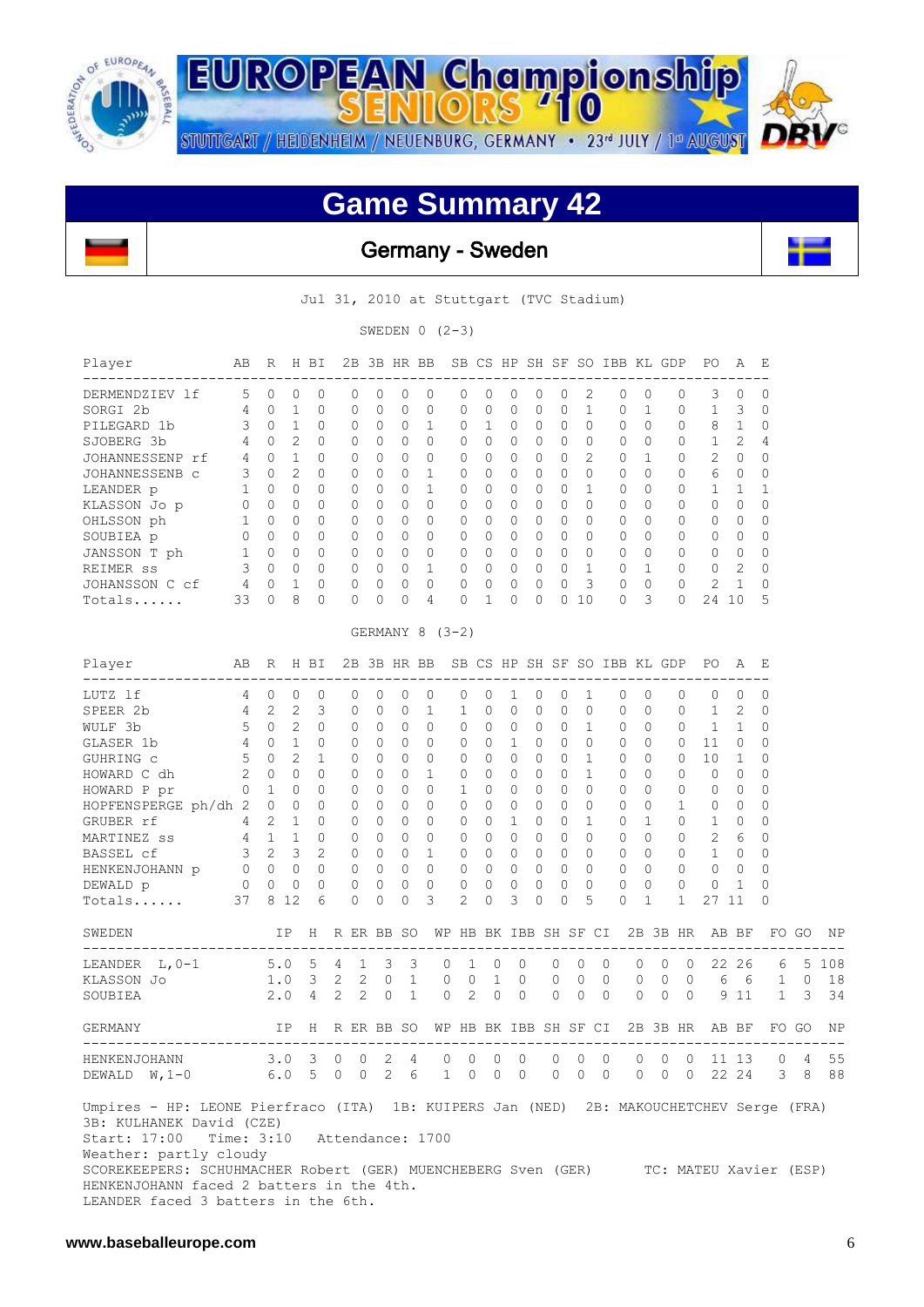

## France FRA

 **(All games Sorted by Batting avg)**

| $record: 0-5$                                                                                                   |      |         |                |                |              |          |               |                         |                |                                      |              |                  |                         |                |                |                         |                         |                         |              |                |                         |              |                |                |              |
|-----------------------------------------------------------------------------------------------------------------|------|---------|----------------|----------------|--------------|----------|---------------|-------------------------|----------------|--------------------------------------|--------------|------------------|-------------------------|----------------|----------------|-------------------------|-------------------------|-------------------------|--------------|----------------|-------------------------|--------------|----------------|----------------|--------------|
| Player                                                                                                          | AVG  | $GP-GS$ | AВ             | R              | н            | 2в       | 3B            | HR RBI                  |                | TВ                                   |              | SLG <sup>8</sup> | BB HBP                  |                | SO GDP         |                         | OB <sub>8</sub>         | SF                      | SH           | <b>SB-ATT</b>  | PO                      |              | A              | Е              | FLD%         |
| 4 BROWN Felix                                                                                                   | .444 | $5 - 5$ | 18             | 3              | 8            | 0        | 0             | 0                       | 1              | 8                                    |              | .444             | з                       | 1              | з              | 0                       | .545                    | 0                       | $\mathbf{1}$ | $1 - 1$        |                         | 9<br>19      |                | 1              | .966         |
| 16 PEYRICHOU Florian                                                                                            | .318 | $5 - 5$ | 22             | $\mathbf{1}$   | 7            | $\Omega$ | 0             | $\Omega$                | $\overline{2}$ | 7                                    |              | .318             | 1                       | 0              | 3              | $\mathbf{1}$            | .348                    | 0                       | $\Omega$     | $1 - 2$        | 41                      |              | $\overline{2}$ |                | 01.000       |
| 20 WILLIAMS Omar                                                                                                | .316 | $5 - 5$ | 19             | 3              | 6            | 1        | 0             | $\mathbf{1}$            | 3              | 10                                   |              | .526             | $\mathbf{1}$            | $\overline{2}$ | 4              | $\Omega$                | .409                    | 0                       | $\Omega$     | $0 - 0$        | $\overline{\mathbf{2}}$ |              | 6              | $\overline{2}$ | .800         |
| 5 HAGIWARA Kenji                                                                                                | .313 | $5 - 5$ | 16             | 4              | 5            | 0        | 0             | $\overline{\mathbf{2}}$ | 3              | 11                                   |              | .688             | 1                       | $\mathbf{1}$   | 7              | 0                       | .389                    | 0                       | 0            | $0 - 0$        | 11                      |              | 0              |                | 01.000       |
| 24 FESSY Gaspard                                                                                                | .235 | $5 - 4$ | 17             | 1              | 4            | 0        | 0             | $\Omega$                | 3              | 4                                    |              | .235             | 0                       | $\mathbf{1}$   | 4              | 0                       | .263                    | 1                       | 0            | $0 - 0$        | 2                       |              | 1              |                | 01.000       |
| 13 MARCHE Boris<br>--------------                                                                               | .167 | $5 - 5$ | 18             | 1              | 3            | 1        | 0             | 0                       | 3              | 4                                    |              | . 222            | 0                       | 0              | 4              | O                       | .167                    | 0                       | 0            | $0 - 0$        | 20                      |              | $\overline{2}$ |                | 01.000       |
| 12 ALLEMAND Robin                                                                                               | .429 | $2 - 1$ | 7              | $\overline{2}$ | 3            | 0        | 0             | 1                       | 1              | 6                                    |              | .857             | 0                       | O              | 2              | 0                       | . 429                   | 0                       | $\Omega$     | $0 - 0$        | 4                       |              | 1              |                | 0, 1, 000    |
| 15 PIOUET Luc                                                                                                   | .286 | $3 - 1$ | 7              | $\mathbf{1}$   | 2            | 1        | 0             | 0                       | 0              | 3                                    |              | .429             | 0                       | 0              | 0              | 0                       | .286                    | 0                       | 0            | $0 - 0$        |                         | 6            | $\overline{2}$ | 1              | .889         |
| 27 BERT Joris                                                                                                   | .182 | $4 - 4$ | 11             | 1              | 2            | $\Omega$ | 0             | $\Omega$                | 0              | $\overline{2}$                       |              | .182             | $\overline{2}$          | 0              | 4              | 0                       | .308                    | 0                       | $\Omega$     | $1 - 1$        | 12                      |              | $\overline{2}$ | $\mathbf{1}$   | . 933        |
| 23 GAUTHIER David                                                                                               | .100 | $4 - 4$ | 10             | 0              | $\mathbf{1}$ | $\Omega$ | 0             | $\Omega$                | 0              | 1                                    |              | .100             | з                       | O              | з              | $\Omega$                | .308                    | 0                       | $\Omega$     | $0 - 0$        | 0                       |              | 0              | 0              | .000         |
| 1 LEFEVRE Maxime                                                                                                | .091 | $4 - 4$ | 11             | $\mathbf{1}$   | $\mathbf{1}$ | 0        | 0             | 0                       | 1              | 1                                    |              | .091             | $\overline{\mathbf{c}}$ | $\Omega$       | 3              | 0                       | . 231                   | 0                       | 0            | $0 - 1$        |                         | 7            | 6              | 1              | .929         |
| 25 ROUSSEAU Jerome                                                                                              | .000 | $4 - 2$ | 7              | 0              | O            | 0        | 0             | 0                       | 0              | $\Omega$                             |              | .000             | 0                       | $\Omega$       | 5              | $\Omega$                | .000                    | 0                       | $\Omega$     | $0 - 0$        |                         | 0            | 0              | 0              | .000         |
| 19 MARTINEZ S Romain                                                                                            | .000 | $2 - 0$ | $\mathbf{1}$   | 0              | 0            | 0        | 0             | 0                       | 0              | 0                                    |              | .000             | 0                       | 0              | 1              | 0                       | . 000                   | 0                       | 0            | $0 - 0$        |                         | 1            | 0              |                | 0 1.000      |
| $14$ SAMER Jean                                                                                                 | .000 | $2 - 0$ | $\mathbf{1}$   | 0              | 0            | $\Omega$ | 0             | 0                       | 0              | 0                                    |              | .000             | 0                       | 0              | 1              | O                       | .000                    | 0                       | $\Omega$     | $0 - 0$        |                         | 0            | 0              | 0              | .000         |
| Totals                                                                                                          | .255 | $5 - 5$ | 165            | 18             | 42           | з        | 0             | 4                       | 17             | 57                                   |              | .345             | 13                      | 5              | 44             | 1                       | . 326                   | 1                       | 1            | $3 - 5$        | 117                     | 46           |                | 6              | .964         |
| Opponents                                                                                                       | .337 | $5 - 5$ | 169            | 46             | 57           | 14       | O             | 7                       | 36             | 92                                   |              | .544             | 22                      | 8              | 17             | $\overline{\mathbf{2}}$ | . 433                   | $\overline{\mathbf{2}}$ | 1            | $3 - 5$        | 129                     | 42           |                | 2              | .988         |
| Team (38), Opp (39). DPs turned - Team (4), Opp (2). IBB - Team (0), Opp (1). Picked off - WILLIAMS 1.<br>LOB - |      |         |                |                |              |          |               |                         |                |                                      |              |                  |                         |                |                |                         |                         |                         |              |                |                         |              |                |                |              |
|                                                                                                                 |      |         |                |                |              |          |               |                         |                | (All games Sorted by Earned run avg) |              |                  |                         |                |                |                         |                         |                         |              |                |                         |              |                |                |              |
| Player                                                                                                          | ERA  | W−L     | APP            | GS             |              |          | CG SHO/CBO SV |                         | ΙP             | н                                    |              | R ER             | ВB                      | so             | 2в             | Зв                      | HR.                     |                         | AB B/Avq     |                | WP HBP                  | вĸ           |                | <b>SFA SHA</b> |              |
|                                                                                                                 |      |         |                |                |              |          |               |                         |                |                                      |              |                  |                         |                |                |                         |                         |                         |              |                |                         |              |                |                |              |
| 10 MEURANT Samuel                                                                                               | 4.76 | $0 - 1$ | 1              | 1              | 0            | 0/0      |               | 0                       | 5.2            | 11                                   | з            | 3                | $\Omega$                | 5              | 3              | 0                       | 1                       | 28                      | .393         | 0              | 0                       | 0            |                | 0              | $\Omega$     |
| 28 LEMESTRE Pierrick                                                                                            | 5.79 | $0 - 1$ | 1              | $\mathbf{1}$   | 0            | 0/0      | 0             |                         | 4.2            | 4                                    | 6            | 3                | 4                       | 1              | 0              | 0                       | 1                       | 18                      | .222         | 0              | $\overline{2}$          | $\Omega$     |                | 0              | $\Omega$     |
| 3 CASTILLO Arold                                                                                                | 9.00 | $0 - 2$ | $\overline{2}$ | 0              | 0            | 0/0      |               | 0                       | 5.0            | 3                                    | 6            | 5                | 3                       | 3              | 1              | 0                       | 1                       | 16                      | .188         | 1              | 4                       | $\mathbf{1}$ |                | 0              | $\mathbf{1}$ |
| 26 DUBAUT Nicolas 12.27                                                                                         |      | $0 - 0$ | $\overline{2}$ | $\overline{2}$ | 0            | 0/0      |               | 0                       | 7.1            | 12                                   | 11           | 10               | 5                       | 4              | 4              | 0                       | 0                       | 30                      | .400         | 0              | 2                       | $\mathbf{1}$ |                | 2              | $\Omega$     |
| 11 NAVARRO Joris 17.36<br>--------------                                                                        |      | $0 - 1$ | $\overline{2}$ | $\mathbf{1}$   | 0            | 0/0      |               | 0                       | 4.2            | 10                                   | 10           | 9                | 6                       | $\mathbf{1}$   | $\overline{2}$ | 0                       | $\overline{2}$          | 23                      | .435         | 4              | 0                       | 0            |                | 0              | $\Omega$     |
| 6 PIQUET Anthony                                                                                                | 0.00 | $0 - 0$ | 2              | 0              | 0            | 0/0      |               | 0                       | 2.2            | 1                                    | 0            | 0                | 1                       | 2              | 1              | $\Omega$                | 0                       | 9                       | .111         | 0              | 0                       | $\Omega$     |                | 0              | 0            |
| 18 CROS Greogory                                                                                                | 3.38 | $0 - 0$ | $\overline{2}$ | 0              | $\Omega$     | 0/0      |               | 0                       | 2.2            | 3                                    | $\mathbf{1}$ | $\mathbf{1}$     | 0                       | $\mathbf{1}$   | $\mathbf{1}$   | 0                       | 0                       | 11                      | .273         | 0              | 0                       | $\Omega$     |                | 0              | $\Omega$     |
| 12 ALLEMAND Robin                                                                                               | 6.75 | $0 - 0$ | 1              | 0              | 0            | 0/0      |               | 0                       | 2.2            | 6                                    | 2            | $\overline{2}$   | 2                       | 0              | 2              | 0                       | $\mathbf 0$             | 15                      | .400         | 0              | 0                       | 0            |                | 0              | $\Omega$     |
| 27 BERT Joris                                                                                                   | 7.36 | $0 - 0$ | 1              | 0              | 0            | 0/0      |               | 0                       | 3.2            | 7                                    | 7            | 3                | $\mathbf{1}$            | $\Omega$       | 0              | 0                       | $\overline{\mathbf{2}}$ | 19                      | .368         | 1              | 0                       | 0            |                | $\mathbf 0$    | $\Omega$     |
| Totals                                                                                                          | 8.31 | $0 - 5$ | 5              | 5              | $\Omega$     | 0/0      |               | 0                       | 39.0           | 57                                   | 46           | 36               | 22                      | 17             | 14             | $\Omega$                | 7                       | 169                     | .337         | 6              | 8                       | 2            |                | 2              | 1            |
| Opponents                                                                                                       | 2.72 | $5 - 0$ | 5              | 5              | 0            | 1/1      |               | 2                       | 43.0           | 42                                   | 18           | 13               | 13                      | 44             | 3              | 0                       | 4                       | 165                     | .255         | $\overline{2}$ | 5                       | 0            |                | $\mathbf{1}$   | $\mathbf{1}$ |
|                                                                                                                 |      |         |                |                |              |          |               |                         |                |                                      |              |                  |                         |                |                |                         |                         |                         |              |                |                         |              |                |                |              |

**PB - Team (1), MARCHE 1. Pickoffs - Team (0), Opp (1). SBA/ATT - MARCHE (3-5), BERT (1-1), LEMESTRE (1-1), CASTILLO (0-1), DUBAUT (0-1), MEURANT (1-1).** 

#### **(All games Sorted by Fielding pct)**

|    | Player               | c              | PO             | A              | Е              | FLD <sup>8</sup> | DPs      | SBA CSB  |   | SBA <sup>8</sup> | PB       | CI          |
|----|----------------------|----------------|----------------|----------------|----------------|------------------|----------|----------|---|------------------|----------|-------------|
|    | 16 PEYRICHOU Florian | 43             | 41             | 2              | 0              | 1.000            | 2        | 0        | 0 | ---              | 0        | $\mathbf 0$ |
|    | 13 MARCHE Boris      | 22             | 20             | 2              | 0              | 1.000            | $\Omega$ | з        | 2 | .600             | 1        | $\Omega$    |
|    | 5 HAGIWARA Kenji     | 11             | 11             | 0              | 0              | 1.000            | 0        | 0        | 0 | ---              | 0        | 0           |
|    | 12 ALLEMAND Robin    | 5              | 4              | 1              | 0              | 1.000            | O        | $\Omega$ | 0 |                  | $\Omega$ | 0           |
|    | 24 FESSY Gaspard     | 3              | 2              | 1              | 0              | 1.000            | $\Omega$ | 0        | 0 | ---              | 0        | 0           |
|    | 3 CASTILLO Arold     | $\overline{2}$ | 0              | $\overline{2}$ | 0              | 1.000            | 0        | 0        | 1 | .000             | 0        | 0           |
|    | 10 MEURANT Samuel    | $\overline{2}$ | 1              | 1              | 0              | 1.000            | $\Omega$ | 1        | 0 | 1.000            | 0        | $\Omega$    |
| 28 | LEMESTRE Pierrick    | 1              | 0              | 1              | 0              | 1.000            | 0        | 1        | 0 | 1.000            | 0        | 0           |
|    | 11 NAVARRO Joris     | 1              | 0              | 1              | 0              | 1.000            | O        | 0        | 0 | ---              | 0        | 0           |
|    | 19 MARTINEZ S Romain | 1              | 1              | 0              | 0              | 1.000            | 0        | 0        | 0 | ---              | 0        | 0           |
|    | 6 PIQUET Anthony     | 1              | $\mathbf{1}$   | $\Omega$       | 0              | 1.000            | 0        | 0        | 0 | ---              | 0        | 0           |
|    | 4 BROWN Felix        | 29             | 9              | 19             | 1              | .966             | 3        | 0        | 0 | ---              | 0        | 0           |
| 27 | BERT Joris           | 15             | 12             | 2              | 1              | .933             | 1        | 1        | 0 | 1.000            | 0        | 0           |
|    | 1 LEFEVRE Maxime     | 14             | 7              | 6              | 1              | .929             | 3        | 0        | 0 | ---              | 0        | 0           |
|    | 15 PIQUET Luc        | 9              | 6              | 2              | 1              | .889             | 0        | 0        | 0 |                  | 0        | 0           |
|    | 20 WILLIAMS Omar     | 10             | $\overline{2}$ | 6              | $\overline{2}$ | .800             | 0        | 0        | 0 | ---              | 0        | 0           |
|    | 18 CROS Greogory     | 0              | 0              | 0              | 0              | .000             | 0        | 0        | 0 | ---              | 0        | 0           |
|    | 14 SAMER Jean        | 0              | 0              | 0              | 0              | .000             | 0        | 0        | 0 | ---              | $\Omega$ | 0           |
|    | 26 DUBAUT Nicolas    | 0              | 0              | 0              | 0              | .000             | 0        | 0        | 1 | .000             | 0        | 0           |
|    | 25 ROUSSEAU Jerome   | 0              | 0              | 0              | $\mathbf{o}$   | .000             | 0        | 0        | 0 | ---              | 0        | 0           |
|    | 23 GAUTHIER David    | 0              | 0              | 0              | 0              | .000             | 0        | n        | 0 | ---              | 0        | 0           |
|    | $Totals$             | 169            | 117            | 46             | 6              | . 964            | 4        | з        | 2 | .600             | 1        | 0           |
|    | Opponents            | 173            | 129            | 42             | 2              | .988             | 2        | 3        | 2 | .600             | 0        | 0           |

 $\overline{\phantom{a}}$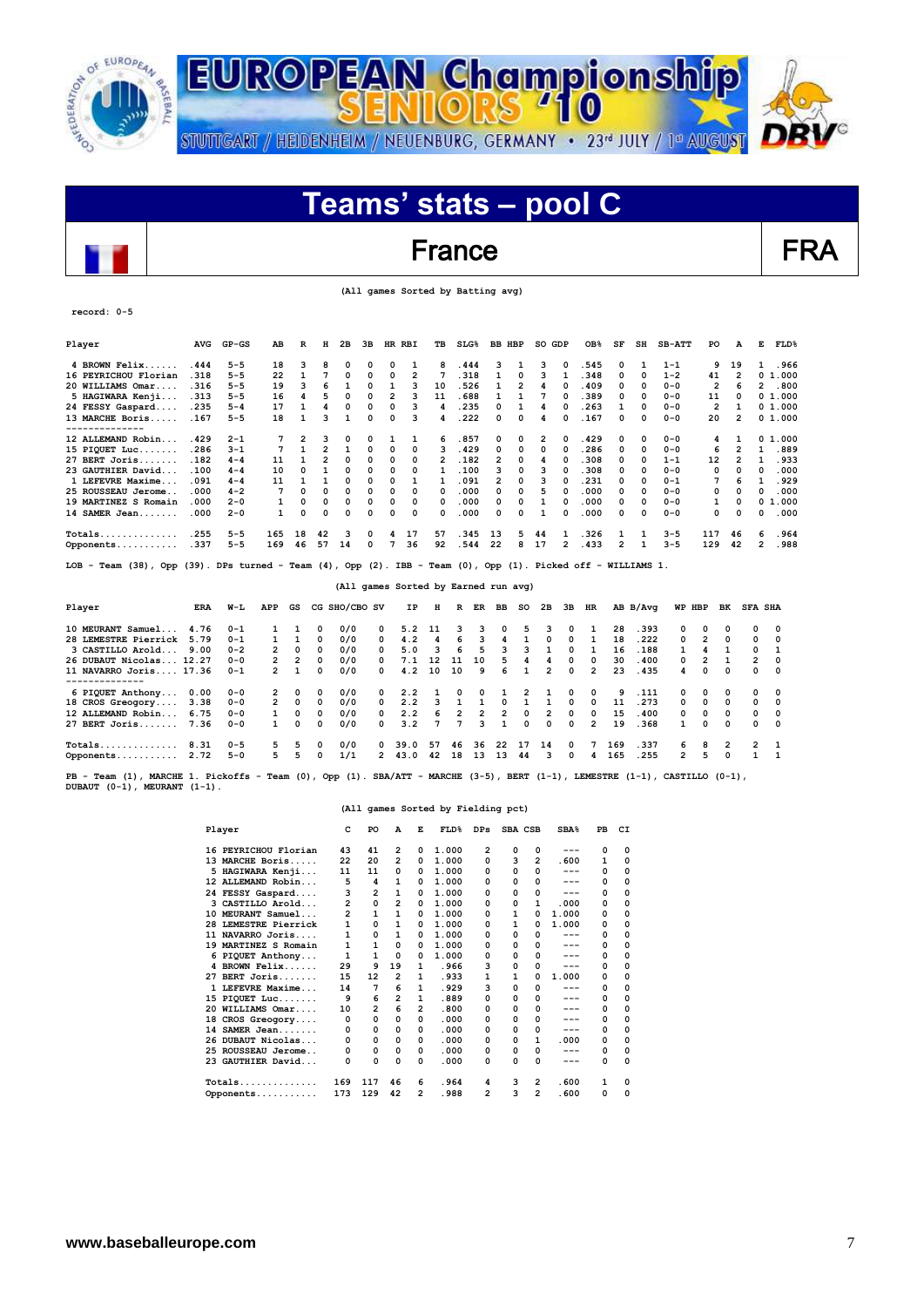

## Germany GER

 **(All games Sorted by Batting avg)**

| Player                                                                                                                                                                       | <b>AVG</b> | $GP - GS$ | AB                      | R              | н        | 2в             | 3в          | HR RBI                               |                         | TВ       | SLG <sup>8</sup> |                |    | BB HBP         | SO GDP                  |          | OB <sub>8</sub> | SF  | SH             | $SB-ATT$ | PO       | A            | Е              | FLD <sup>8</sup> |
|------------------------------------------------------------------------------------------------------------------------------------------------------------------------------|------------|-----------|-------------------------|----------------|----------|----------------|-------------|--------------------------------------|-------------------------|----------|------------------|----------------|----|----------------|-------------------------|----------|-----------------|-----|----------------|----------|----------|--------------|----------------|------------------|
| 17 BASSEL Cedric                                                                                                                                                             | .500       | $5 - 5$   | 14                      | 7              | 7        | $\Omega$       | 0           | 0                                    | 2                       | 7        | .500             |                | 3  | 1              | 2                       | 0        | . 611           | 0   | $\overline{2}$ | $0 - 0$  | 11       | 1            |                | 01.000           |
| 28 GLASER Ludwig                                                                                                                                                             | .471       | $5 - 5$   | 17                      | 3              | 8        | 2              | 0           | $\Omega$                             | 7                       | 10       | .588             |                | 5  | $\mathbf{1}$   | $\overline{\mathbf{2}}$ | $\Omega$ | . 609           | 0   | $\Omega$       | $0 - 0$  | 46       | 0            |                | 01.000           |
| 31 GRUBER Robert                                                                                                                                                             | . 333      | $5 - 5$   | 21                      | 3              | 7        | $\overline{2}$ | 0           | 1                                    | 6                       | 12       | .571             |                | 0  | $\overline{2}$ | 5                       | O        | . 391           | 0   | 0              | $0 - 1$  | 8        | 0            |                | 01.000           |
| 12 WULF Dominik                                                                                                                                                              | .318       | $5 - 5$   | 22                      | 6              | 7        | 1              | 1           | 1                                    | 5                       | 13       | .591             |                | 0  | 1              | 3                       | $\Omega$ | .348            | 0   | 1              | $0 - 0$  | 2        | 4            |                | 01.000           |
| 2 LUTZ Sacha                                                                                                                                                                 | .316       | $5 - 5$   | 19                      | 5              | 6        | 1              | 0           | $\Omega$                             | $\overline{2}$          | 7        | .368             |                | 4  | $\overline{2}$ | 3                       | $\Omega$ | .480            | O   | $\Omega$       | $0 - 0$  | 5        | $\mathbf{1}$ | 0              | 1,000            |
| 16 GUHRING Simon                                                                                                                                                             | .263       | $5 - 5$   | 19                      | 5              | 5        | 0              | 0           | O                                    | 3                       | 5        | .263             |                | ٩  | 1              | $\overline{2}$          | 1        | .391            | 0   | $\Omega$       | $0 - 0$  | 42       | 5            | 1              | .979             |
| 21 MARTINEZ Edward                                                                                                                                                           | .250       | $5 - 5$   | 20                      | 3              | 5        | 0              | 0           | 1                                    | $\overline{\mathbf{c}}$ | 8        | .400             |                | 0  | $\mathbf{1}$   | 8                       | $\Omega$ | . 286           | 0   | O              | $0 - 0$  | 8        | 21           | 2              | .935             |
| 33 HOWARD Christophe                                                                                                                                                         | .200       | $4 - 4$   | 15                      | $\overline{2}$ | 3        | $\Omega$       | O           | $\overline{2}$                       | 6                       | 9        | .600             |                | 1  | $\Omega$       | 3                       | $\Omega$ | .250            | 0   | O              | $0 - 0$  | 0        | 0            | 0              | .000             |
| 14 SPEER Jendrick                                                                                                                                                            | .158       | $5 - 5$   | 19                      | 5              | 3        | $\mathbf 0$    | 0           | $\Omega$                             | 3                       | 3        | .158             |                | 4  | $\Omega$       | $\overline{\mathbf{2}}$ | 1        | .304            | 0   | 2              | $1 - 1$  | 7        | 10           |                | 01.000           |
| 24 HOPFENSPERGER Kla                                                                                                                                                         | .000       | $2 - 1$   | 5                       | 0              | 0        | 0              | 0           | 0                                    | 1                       | 0        | .000             |                | 0  | 0              | 2                       | 1        | .000            | 1   | 0              | $0 - 0$  | 0        | 0            | 0              | .000             |
| 23 BOLDT Maximillian                                                                                                                                                         | .000       | $1 - 0$   | $\mathbf{1}$            | 0              | 0        | $\Omega$       | 0           | $\Omega$                             | $\Omega$                | $\Omega$ | .000             |                | 0  | $\Omega$       | 0                       | $\Omega$ | .000            | 0   | O              | $0 - 0$  | 0        | 0            | 0              | .000             |
| 4 HOWARD Philipp                                                                                                                                                             | .000       | $2 - 0$   | 0                       | 1              | 0        | 0              | 0           | 0                                    | 0                       | O        | .000             |                | 0  | $\mathbf 0$    | 0                       | $\Omega$ | .000            | 0   | $\Omega$       | $1 - 1$  | 0        | 0            | 0              | .000             |
| 11 UELSCHEN Julius                                                                                                                                                           | .000       | $1 - 0$   | 0                       | $\mathbf{1}$   | 0        | $\mathbf 0$    | $\mathbf 0$ | $\mathbf 0$                          | 0                       | 0        | .000             |                | 0  | $\mathbf 0$    | 0                       | $\Omega$ | .000            | 0   | 0              | $0 - 0$  | 0        | 0            | 0              | .000             |
| $Totals$                                                                                                                                                                     | .297       | $5 - 5$   | 172                     | 41             | 51       | 6              | 1           | 5                                    | 37                      | 74       | .430             |                | 20 | 9              | 32                      | з        | .396            | 1   | 5              | $2 - 3$  | 129      | 49           | 4              | .978             |
| Opponents                                                                                                                                                                    | .314       | $5 - 5$   | 172                     | 28             | 54       | 3              | 0           | $\Omega$                             | 24                      | 57       | .331             |                | 28 | 3              | 40                      | 3        | .417            | 1   | 4              | $7 - 9$  | 126      | 52           | 14             | .927             |
| LOB - Team (40), Opp (51). DPs turned - Team (3), Opp (5). IBB - Team (1), GLASER 1. Picked off - BASSEL 1.                                                                  |            |           |                         |                |          |                |             | (All games Sorted by Earned run avg) |                         |          |                  |                |    |                |                         |          |                 |     |                |          |          |              |                |                  |
| Player                                                                                                                                                                       | ERA        | W−L       | APP                     | GS             |          | CG SHO/CBO SV  |             |                                      | ΙP                      | н        | R                | ER             | ВB | so             | 2в                      | Зв       | HR.             |     | AB B/Avq       |          | WP HBP   | вĸ           | <b>SFA SHA</b> |                  |
| 8 HARTINGER Dominik                                                                                                                                                          | 0.00       | $0 - 0$   | 1                       | 0              | $\Omega$ | 0/0            |             | 0                                    | 4.0                     | 2        | 0                | 0              | 3  | 4              | 0                       | $\Omega$ | 0               | 11  | .182           | 1        | 2        | 0            | 1              | $\mathbf{1}$     |
| 25 HENKENJOHANN Tim.                                                                                                                                                         | 1.93       | $0 - 1$   | 2                       | 2              | 0        | 0/1            |             | 0                                    | 9.1                     | 7        | 2                | 2              | 8  | 8              | 0                       | 0        | 0               | 33  | .212           | 0        | 0        | $\Omega$     | 0              | 1                |
| 5 DEWALD Martin                                                                                                                                                              | 4.35       | $1 - 0$   | 2                       | 1              | $\Omega$ | 0/1            |             | 10.1<br>0                            |                         | 12       | 6                | 5              | 4  | 12             | 0                       | 0        | 0               | 40  | .300           | 1        | 0        | O            | 0              | 1                |
| 15 HOFFSCHILD Philip                                                                                                                                                         | 6.23       | $0 - 1$   | 2                       | 0              | 0        | 0/0            |             | 0                                    | 4.1                     | 8        | 6                | 3              | 0  | 3              | 1                       | 0        | 0               | 21  | .381           | 0        | 0        | $\Omega$     | 0              | $\mathbf{1}$     |
| 9 MARQUEZ R Enorbel<br>--------                                                                                                                                              | 7.20       | $0 - 0$   | $\mathbf{1}$            | 1              | $\Omega$ | 0/0            |             | 0                                    | 5.0                     | 10       | 4                | 4              | 3  | 4              | 1                       | $\Omega$ | 0               | 23  | .435           | 0        | 0        | 0            | 0              | $\Omega$         |
| 32 HARTKOPF Nils                                                                                                                                                             | 0.00       | $2 - 0$   | 2                       | 0              | 0        | 0/0            |             | 0                                    | 3.0                     | 0        | 0                | 0              | 1  | 7              | 0                       | 0        | 0               | 9   | .000           | з        | 1        | 0            | 0              | 0                |
| 6 ALMSTETTER Martin                                                                                                                                                          | 0.00       | $0 - 0$   | $\mathbf{1}$            | 0              | 0        | 0/0            |             | 0                                    | 1.0                     | 1        | 0                | $\Omega$       | 1  | 0              | 0                       | 0        | 0               | 4   | .250           | 0        | 0        | O            | 0              | $\Omega$         |
| 7 HEILMANN Eugen                                                                                                                                                             | 6.75       | $0 - 0$   | $\overline{\mathbf{c}}$ | 0              | $\Omega$ | 0/0            |             | 0                                    | 2.2                     | 4        | 2                | $\overline{2}$ | 3  | 1              | 0                       | 0        | 0               | 12  | .333           | 0        | $\Omega$ | O            | 0              | 0                |
| 29 HUGHES Andre 13.50                                                                                                                                                        |            | $0 - 0$   | 1                       | 1              | 0        | 0/0            |             | 0                                    | 2.0                     | 5        | 4                | 3              | 4  | 1              | 1                       | 0        | 0               | 10  | .500           | 0        | 0        | O            | 0              | 0                |
| 19 SCKAER Moritz 27.00                                                                                                                                                       |            | $0 - 0$   | 1                       | 0              | 0        | 0/0            |             | 0                                    | 1.1                     | 5        | 4                | 4              | 1  | $\Omega$       | 0                       | 0        | 0               | 9   | .556           | 0        | 0        | O            | 0              | 0                |
| Totals                                                                                                                                                                       | 4.81       | $3 - 2$   | 5                       | 5              | 0        | 1/1            |             | 43.0<br>0                            |                         | 54       | 28               | 23             | 28 | 40             | з                       | 0        | 0               | 172 | .314           | 5        | з        | 0            | 1              | 4                |
| Opponents                                                                                                                                                                    | 6.43       | $2 - 3$   | 5                       | 5              | 0        | 1/1            |             | 42.0<br>1                            |                         | 51       | 41               | 30             | 20 | 32             | 6                       | 1        | 5               | 172 | .297           | 2        | ۹        | ٩            | $\mathbf{1}$   | 5                |
| PB - Team (0), Opp (2). Pickoffs - Team (2), GUHRING 2, Opp (1). SBA/ATT - GUHRING (7-8), HARTINGER (3-3), DEWALD (2-3),<br>HEILMANN (1-1), MARQUEZ (1-1), HOFFSCHILD (0-1). |            |           |                         |                |          |                |             |                                      |                         |          |                  |                |    |                |                         |          |                 |     |                |          |          |              |                |                  |

 $\overline{\phantom{a}}$ 

**record: 3-2**

#### **(All games Sorted by Fielding pct)**

|    | Player               | c   | PO  | A              | E        | FLD <sup>8</sup> | DPs      | SBA CSB                 |                | SBA <sup>8</sup> | PB       | CI |
|----|----------------------|-----|-----|----------------|----------|------------------|----------|-------------------------|----------------|------------------|----------|----|
|    | 28 GLASER Ludwig     | 46  | 46  | 0              | $\Omega$ | 1.000            | 2        | 0                       | 0              |                  | $\Omega$ | 0  |
|    | 14 SPEER Jendrick    | 17  | 7   | 10             | 0        | 1.000            | 2        | 0                       | 0              |                  | 0        | 0  |
| 17 | BASSEL Cedric        | 12  | 11  | 1              | 0        | 1.000            | $\Omega$ | 0                       | 0              |                  | 0        | 0  |
|    | 31 GRUBER Robert     | 8   | 8   | 0              | 0        | 1.000            | 1        | 0                       | 0              |                  | 0        | 0  |
|    | 2 LUTZ Sacha         | 6   | 5   | 1              | 0        | 1.000            | O        | 0                       | 0              |                  | 0        | 0  |
|    | 12 WULF Dominik      | 6   | 2   | 4              | 0        | 1.000            | 0        | 0                       | 0              | ---              | $\Omega$ | 0  |
| 5. | DEWALD Martin        | 3   | 0   | 3              | 0        | 1.000            | 0        | $\overline{2}$          | 1              | .667             | 0        | 0  |
|    | HARTINGER Dominik    | 2   | 0   | $\overline{2}$ | 0        | 1.000            | O        | 3                       | <sup>0</sup>   | 1.000            | 0        | 0  |
| 25 | HENKENJOHANN Tim.    | 1   | 0   | $\mathbf{1}$   | 0        | 1.000            | 0        | 0                       | 0              | ---              | 0        | 0  |
|    | 9 MARQUEZ R Enorbel  | 1   | 0   | 1              | 0        | 1.000            | 0        | 1                       | 0              | 1.000            | 0        | 0  |
|    | 16 GUHRING Simon     | 48  | 42  | 5              | 1        | .979             | 0        | 7                       | 1              | .875             | 0        | 0  |
|    | 21 MARTINEZ Edward   | 31  | 8   | 21             | 2        | .935             | 3        | 0                       | 0              | ---              | 0        | 0  |
|    | 15 HOFFSCHILD Philip | 1   | 0   | 0              | 1        | .000             | 0        | 0                       | 1              | .000             | 0        | 0  |
| 6  | ALMSTETTER Martin    | 0   | 0   | 0              | 0        | .000             | 0        | 0                       | 0              | ---              | 0        | 0  |
| 11 | UELSCHEN Julius      | 0   | 0   | 0              | 0        | .000             | $\Omega$ | 0                       | 0              | ---              | $\Omega$ | 0  |
|    | 19 SCKAER Moritz     | 0   | 0   | 0              | 0        | .000             | 0        | 0                       | 0              | ---              | 0        | 0  |
|    | 4 HOWARD Philipp     | 0   | 0   | 0              | 0        | .000             | 0        | 0                       | 0              | ---              | 0        | 0  |
|    | 29 HUGHES Andre      | 0   | 0   | 0              | 0        | .000             | 0        | 0                       | 0              |                  | 0        | 0  |
|    | 24 HOPFENSPERGER Kla | 0   | 0   | 0              | 0        | .000             | O        | 0                       | 0              |                  | 0        | 0  |
|    | 33 HOWARD Christophe | 0   | 0   | 0              | 0        | .000             | 0        | 0                       | 0              | ---              | 0        | 0  |
|    | 32 HARTKOPF Nils     | 0   | 0   | 0              | 0        | .000             | 0        | 0                       | 0              | ---              | 0        | 0  |
|    | 7 HEILMANN Eugen     | 0   | 0   | 0              | 0        | .000             | 0        | 1                       | 0              | 1.000            | 0        | 0  |
|    | 23 BOLDT Maximillian | 0   | 0   | 0              | 0        | .000             | 0        | 0                       | 0              | ---              | 0        | 0  |
|    | Totals<br>.          | 182 | 129 | 49             | 4        | .978             | 3        | 7                       | $\overline{2}$ | .778             | 0        | 0  |
|    | Opponents            | 192 | 126 | 52             | 14       | . 927            | 5        | $\overline{\mathbf{2}}$ | 1              | .667             | 2        | 0  |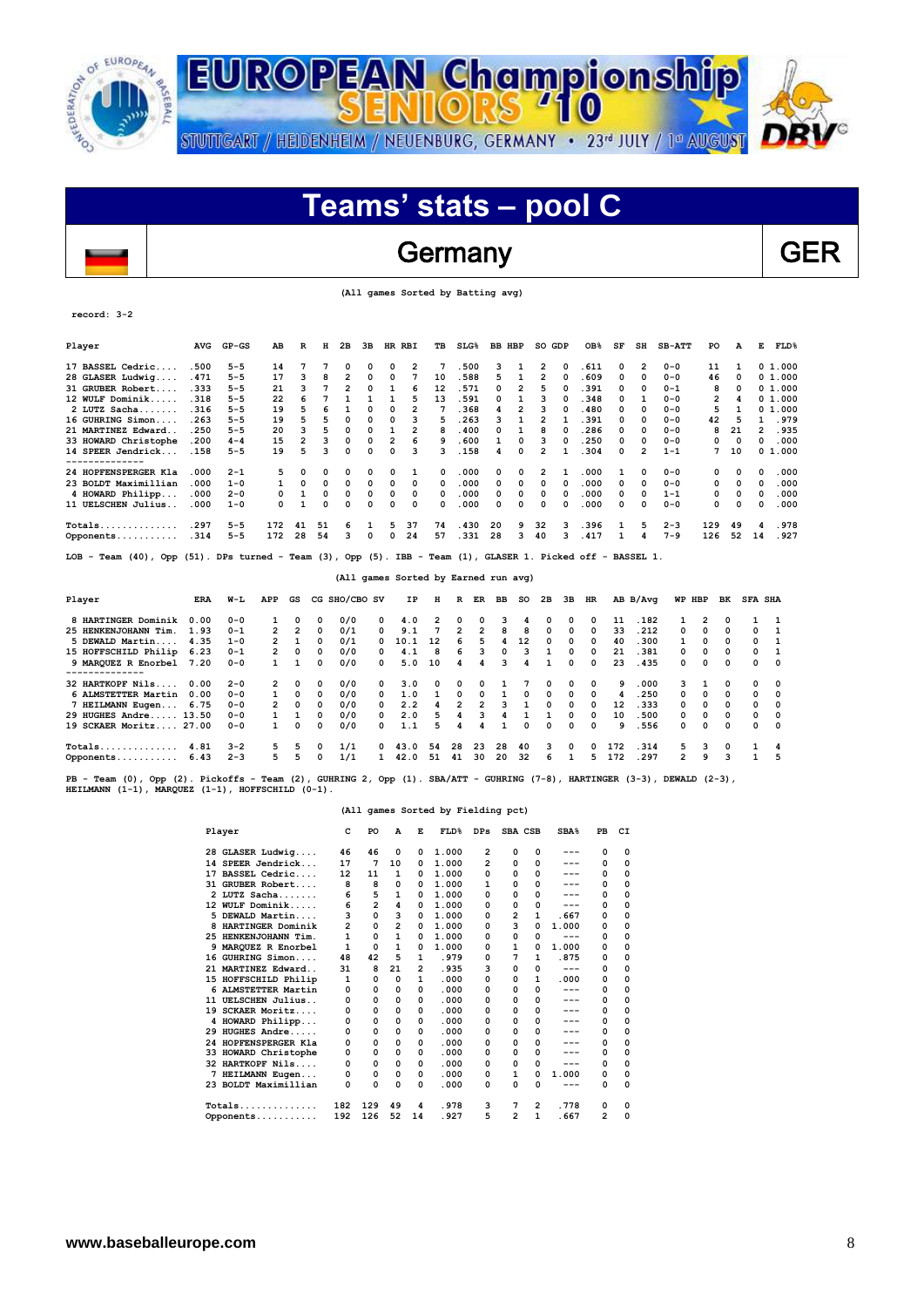

## Greece Reserve GRE

 **(All games Sorted by Batting avg)**

| Player                                                                                                                                                                                                                                                                                                            | <b>AVG</b> | $GP - GS$ | AB  | R              | н  | 2в       | 3в | HR RBI |    | TВ           | SLG <sup>8</sup> |    | <b>BB HBP</b> | so | GDP      | OB <sub>8</sub> | SF | SH       | SB-ATT                                                         | PO  | А        | Е | <b>FLD%</b> |
|-------------------------------------------------------------------------------------------------------------------------------------------------------------------------------------------------------------------------------------------------------------------------------------------------------------------|------------|-----------|-----|----------------|----|----------|----|--------|----|--------------|------------------|----|---------------|----|----------|-----------------|----|----------|----------------------------------------------------------------|-----|----------|---|-------------|
| 11 WARREN Max J                                                                                                                                                                                                                                                                                                   | .500       | $4 - 4$   | 18  | 4              | 9  | 0        | 0  | 0      | 4  | 9            | .500             | 0  | 0             |    | 0        | .500            | 0  | 1        | $0 - 1$                                                        | 6   | 2        |   | 0 1.000     |
| 24 LEMONIS Christoph                                                                                                                                                                                                                                                                                              | .421       | $5 - 5$   | 19  | $\overline{2}$ | 8  |          | 0  | 0      | 4  | 9            | .474             |    |               |    |          | .476            | 0  | 0        | $0 - 0$                                                        | 35  | 2        |   | 01.000      |
| 10 DEMETRAL James C.                                                                                                                                                                                                                                                                                              | .353       | $5 - 5$   | 17  | 4              |    | $\Omega$ | 0  | 0      | 2  | 6            | .353             | 5  | 0             | 0  |          | .500            | 0  | 0        | $1 - 1$                                                        | 15  | 18       |   | .971        |
| 15 MAESTRALES Peter.                                                                                                                                                                                                                                                                                              | 316        | $5 - 5$   | 19  | 5              |    | 2        | 0  |        | ٩  | 11           | .579             | ٩  | 0             |    |          | . 409           | O  | n        | $1 - 1$                                                        | 8   |          |   | .900        |
| 8 PAPPAS Erik D.                                                                                                                                                                                                                                                                                                  | .308       | $5 - 5$   | 13  | 5              |    | $\Omega$ | n  | O      | 2  | 4            | .308             | 5  | 2             | 2  | O        | .524            |    | O        | $0 - 0$                                                        | 23  |          |   | 01.000      |
| 21 THEODOROU Nichola                                                                                                                                                                                                                                                                                              | .286       | $5 - 5$   | 21  |                | 6  | $\Omega$ |    |        | 3  | 9            | .429             |    | 0             |    | O        | .375            | 0  | $\Omega$ | $2 - 2$                                                        | 8   | 12       |   | 01.000      |
| 5 KOUTSOANTONAKIS M                                                                                                                                                                                                                                                                                               | .250       | $5 - 5$   | 20  |                |    | 1        | 0  |        | 5  | 9            | .450             | 0  |               |    | 0        | . 273           | 1  | $\Omega$ | $0 - 0$                                                        | 4   | 10       | 3 | .824        |
| 7 PANAGOTACOS Const                                                                                                                                                                                                                                                                                               | .176       | $5 - 5$   | 17  | 2              | ٩  | $\Omega$ | O  | 0      |    | ٩            | .176             | 2  | 0             |    | $\Omega$ | .263            | O  | O        | $0 - 0$                                                        | 7   | O        |   | 01.000      |
| 20 PALOS Stephen H                                                                                                                                                                                                                                                                                                | . 250      | $5 - 3$   | 12  | 0              | 3  | 0        | 0  | 0      |    | 3            | .250             | 0  |               | 2  |          | . 308           | 0  | $\Omega$ | $0 - 1$                                                        | 6   |          |   | 0 1.000     |
| 38 ZACHOS Jason                                                                                                                                                                                                                                                                                                   | .125       | $4 - 3$   | я   | 0              |    | 0        |    | 0      | 0  | 1            | .125             | 0  | 0             | ٩  | 0        | .125            | 0  | 0        | $0 - 0$                                                        | 5   | $\Omega$ | 0 | 1.000       |
| 25 KARKATSELOS Efthy                                                                                                                                                                                                                                                                                              | .000       | $1 - 0$   |     | 0              |    | $\Omega$ |    | 0      | O  | 0            | .000             | O  | 0             |    | $\Omega$ | .000            | O  | O        | $0 - 0$                                                        | 2   |          |   | .800        |
| 33 MARKOU Athanasios                                                                                                                                                                                                                                                                                              | .000       | $1 - 0$   |     | n              |    | n        |    | n      | O  | <sup>0</sup> | .000             | n  | O             |    | O        | .000            | O  | O        | $0 - 0$                                                        | 0   | O        | ი | .000        |
| 4 APOSTOLOPOULOS IO                                                                                                                                                                                                                                                                                               | .000       | $3 - 0$   |     | 0              | O  | $\Omega$ |    | 0      | 0  | 0            | .000             |    |               |    | O        | . 500           | 0  | O        | $0 - 0$                                                        | 0   |          | 0 | 1.000       |
| 28 PIPERGIAS Georgio                                                                                                                                                                                                                                                                                              | .000       | $1 - 0$   |     | O              | O  | 0        | ი  | 0      | 0  | 0            | . 000            | n  | 0             |    | $\Omega$ | . 000           | 0  | n        | $0 - 0$                                                        | 0   | O        | ი | . 000       |
| 26 ROMPINSON Christo                                                                                                                                                                                                                                                                                              | .000       | $2 - 0$   |     | 0              |    | n        |    | n      | 0  | 0            | .000             |    | 0             |    |          | .500            | O  | O        | $0 - 0$                                                        | 0   | 0        | ٥ | .000        |
| 30 CHEILAKIS Panagio                                                                                                                                                                                                                                                                                              | .000       | $5 - 0$   |     | 2              | 0  | $\Omega$ |    | 0      | 0  | 0            | .000             | 0  | 0             | 0  |          | .000            | O  | 0        | $0 - 0$                                                        |     |          |   | 0 1.000     |
| 37 CHATZIKYRIAKOS Di                                                                                                                                                                                                                                                                                              | . 000      | $2 - 0$   |     | 0              | O  | $\Omega$ | 0  | 0      | 0  | 0            | .000             | 0  | 0             | n  | O        | .000            | 0  | 0        | $0 - 0$                                                        | 3   | 0        | 0 | 1.000       |
| 23 TSERONIS Thomas.                                                                                                                                                                                                                                                                                               | . 000      | $1 - 0$   | 0   | 0              | 0  | $\Omega$ |    | 0      | 0  | 0            | .000             | 0  | 0             | 0  | 0        | .000            | 0  | 0        | $0 - 0$                                                        | 0   | 0        | ი | .000        |
| 14 KAPOTHANASIS Cons                                                                                                                                                                                                                                                                                              | .000       | $1 - 0$   | 0   | 0              | O  | $\Omega$ | 0  | 0      | 0  | 0            | .000             | O  | 0             | n  |          | .000            |    | O        | $0 - 0$                                                        | 0   |          |   | .500        |
|                                                                                                                                                                                                                                                                                                                   | .300       | $5 - 5$   | 170 | 35             | 51 | 4        | 0  | ٩      | 25 | 64           | .376             | 20 | 6             | 27 | 5        | .389            | 2  |          | $4 - 6$                                                        | 123 | 54       | 8 | .957        |
| Opponents                                                                                                                                                                                                                                                                                                         | .414       | $5 - 5$   | 191 | 54             | 79 | 8        |    | 12     | 51 | 125          | . 654            | 23 | 8             | 27 | 6        | . 493           |    | 6        | $3 - 5$                                                        | 126 | 43       |   | .960        |
| $\mathcal{L}$ and $\mathcal{L}$ and $\mathcal{L}$ and $\mathcal{L}$ and $\mathcal{L}$ and $\mathcal{L}$ and $\mathcal{L}$ and $\mathcal{L}$ and $\mathcal{L}$ and $\mathcal{L}$ and $\mathcal{L}$ and $\mathcal{L}$ and $\mathcal{L}$ and $\mathcal{L}$ and $\mathcal{L}$ and $\mathcal{L}$ and $\mathcal{L}$ and |            |           |     |                |    |          |    |        |    |              |                  |    |               |    |          |                 |    |          | $m_{11}$ $m_{22}$ $m_{31}$ $m_{12}$ $m_{13}$ $m_{14}$ $m_{15}$ |     |          |   |             |

**LOB - Team (38), Opp (52). DPs turned - Team (7), Opp (6). IBB - Team (0), Opp (1). Picked off - THEODOROU 1, WARREN 1.** 

### **(All games Sorted by Earned run avg)**

| Player                     | ERA  | W-L     | APP           | GS       |            | CG SHO/CBO SV |              | IP.    | н        |          | R ER     | BB             | SO 2B      |                | 3B         | HR.            |     | AB B/Ava | WP HBP       |                | вĸ       | <b>SFA SHA</b> |            |
|----------------------------|------|---------|---------------|----------|------------|---------------|--------------|--------|----------|----------|----------|----------------|------------|----------------|------------|----------------|-----|----------|--------------|----------------|----------|----------------|------------|
| 25 KARKATSELOS Efthy 6.57  |      | $1 - 1$ | 3             | 2        | $^{\circ}$ | 0/0           | $^{\circ}$   | 12.1   |          | 9.       | 9        | 9              | 5.         | 2              | $^{\circ}$ | 3              | 48  | .354     |              | 2              | - 0      | $\Omega$       | -4         |
| 14 KAPOTHANASIS Cons       | 7.00 | $1 - 2$ | 3             |          | $\Omega$   | 0/0           | $^{\circ}$   | 9.0    | 15       | 8        | 7        | 3              | 6          |                | $\Omega$   | $\overline{2}$ | 41  | .366     |              |                | $\Omega$ | $\Omega$       | $\Omega$   |
| 9 BRACK Andrew J 13.50     |      | $0 - 0$ | 3             |          | 0          | 0/0           | $\mathbf{1}$ | 10.0   | -28      | 18       | 15       | $\overline{2}$ | 9          |                |            | 3              | 58  | .483     |              | 3              | $\Omega$ |                | $\Omega$   |
| 11 WARREN Max J 14.29      |      | $0 - 0$ | $\mathcal{P}$ |          | 0          | 0/0           | $\mathbf{1}$ | 5.2    | 11       | 9        | 9        | $\overline{2}$ | 4          | $\overline{2}$ | $^{\circ}$ | $\overline{2}$ | 25  | .440     | $\mathbf{1}$ | $\overline{2}$ | $\Omega$ | $\Omega$       | 2          |
|                            |      |         |               |          |            |               |              |        |          |          |          |                |            |                |            |                |     |          |              |                |          |                |            |
| 24 LEMONIS Christoph 0.00  |      | $0 - 0$ | $\mathbf{1}$  | $\Omega$ | $^{\circ}$ | 0/0           | $^{\circ}$   | 0.1    | $\Omega$ | $\Omega$ | $\Omega$ | $^{\circ}$     | $^{\circ}$ | $\Omega$       | $^{\circ}$ | $\Omega$       | 1   | .000     | $^{\circ}$   | $^{\circ}$     | $\Omega$ | $\Omega$       | $^{\circ}$ |
| 15 MAESTRALES Peter.       | 6.75 | $0 - 0$ |               | $\Omega$ | $\Omega$   | 0/0           | $^{\circ}$   | 1.1    | ٦        |          |          | $\Omega$       | $^{\circ}$ | $\Omega$       | $\Omega$   |                | 6   | .500     |              | $\Omega$       | $\Omega$ | $\Omega$       | - 0        |
| 26 ROMPINSON Christo 34.71 |      | $0 - 0$ | $\mathbf{2}$  | $\Omega$ | 0          | 0/0           | 0            | 2.1    | 5.       | ۹        | 9        | 7              | 3          | $\mathcal{P}$  | $\Omega$   |                | 12  | .417     | 4            | $\Omega$       | $\Omega$ | $\Omega$       | $\Omega$   |
| Totals 10.98               |      | $2 - 3$ | 5.            | 5.       | $^{\circ}$ | 0/0           |              | 2 41.0 | 79       | 54       | 50       | 23             | 27         | 8              |            | $12^{\circ}$   | 191 | .414     | 9            | 8              | $\Omega$ |                |            |
| Opponents                  | 6.00 | $3 - 2$ | 5.            | 5        | 0          | 1/1           | $^{\circ}$   | 42.0   | 51       | 35       | 28       | 20             | 27         | 4              | 0          |                | 170 | .300     | 5.           | 6              |          | $\mathcal{P}$  |            |

**Pickoffs - Team (0), Opp (2). SBA/ATT - PAPPAS (3-3), BRACK (1-2), KARKATSELOS (2-2), PALOS (0-1), KAPOTHANASIS (0-1).** 

#### **(All games Sorted by Fielding pct)**

|    | Player               | c              | PO           | A              | Е        | FLD <sup>8</sup> | DPs | SBA CSB        |   | SBA <sup>8</sup> | PB       | CI       |
|----|----------------------|----------------|--------------|----------------|----------|------------------|-----|----------------|---|------------------|----------|----------|
|    | 24 LEMONIS Christoph | 37             | 35           | 2              | 0        | 1.000            | 6   | 0              | 0 | $---$            | 0        | 0        |
| 8  | PAPPAS Erik D        | 24             | 23           | 1              | 0        | 1.000            | 1   | 3              | 0 | 1.000            | 0        | $\Omega$ |
| 21 | THEODOROU Nichola    | 20             | 8            | 12             | 0        | 1.000            | 4   | 0              | 0 | ---              | 0        | 0        |
| 11 | WARREN Max J         | 8              | 6            | $\overline{2}$ | 0        | 1.000            | 0   | 0              | 0 | ---              | 0        | 0        |
| 20 | PALOS Stephen H      | 7              | 6            | 1              | 0        | 1.000            | 0   | 0              | 1 | .000             | 0        | 0        |
| 7  | PANAGOTACOS Const    | 7              | 7            | 0              | 0        | 1.000            | 0   | 0              | O | ---              | $\Omega$ | 0        |
| 38 | ZACHOS Jason         | 5              | 5            | 0              | 0        | 1.000            | 0   | 0              | 0 | ---              | $\Omega$ | 0        |
| 37 | CHATZIKYRIAKOS Di    | 3              | 3            | 0              | 0        | 1.000            | 0   | 0              | 0 | ---              | $\Omega$ | 0        |
|    | 30 CHEILAKIS Panagio | 2              | $\mathbf{1}$ | 1              | 0        | 1.000            | 0   | 0              | 0 | ---              | 0        | 0        |
|    | 4 APOSTOLOPOULOS IO  | 1              | $\Omega$     | 1              | 0        | 1.000            | 0   | 0              | 0 | ---              | 0        | 0        |
|    | 10 DEMETRAL James C. | 34             | 15           | 18             | 1        | .971             | 6   | 0              | 0 | ---              | 0        | 0        |
|    | 15 MAESTRALES Peter. | 10             | 8            | 1              | 1        | . 900            | 0   | 0              | 0 | ---              | 0        | 0        |
| 5. | KOUTSOANTONAKIS M    | 17             | 4            | 10             | 3        | .824             | 2   | 0              | 0 |                  | 0        | 0        |
|    | 25 KARKATSELOS Efthy | 5              | 2            | $\overline{2}$ | 1        | .800             | 1   | $\overline{2}$ | 0 | 1.000            | 0        | $\Omega$ |
|    | 9 BRACK Andrew J     | 3              | 0            | $\overline{2}$ | 1        | .667             | 0   | 1              | 1 | .500             | 0        | 0        |
|    | 14 KAPOTHANASIS Cons | $\overline{2}$ | 0            | 1              | 1        | .500             | 0   | 0              | 1 | .000             | 0        | $\Omega$ |
|    | 26 ROMPINSON Christo | 0              | 0            | 0              | 0        | .000             | 0   | O              | 0 | $---$            | $\Omega$ | 0        |
| 23 | TSERONIS Thomas      | 0              | 0            | 0              | 0        | .000             | 0   | O              | 0 | $---$            | $\Omega$ | 0        |
|    | 33 MARKOU Athanasios | 0              | 0            | 0              | 0        | .000             | 0   | $\Omega$       | 0 | ---              | 0        | 0        |
| 28 | PIPERGIAS Georgio    | 0              | 0            | 0              | $\Omega$ | .000             | 0   | 0              | 0 | ---              | 0        | 0        |
|    | $Totals$             | 185            | 123          | 54             | 8        | .957             | 7   | з              | 2 | .600             | 0        | 0        |
|    | Opponents            | 176            | 126          | 43             | 7        | .960             | 6   | 4              | 2 | .667             | 0        | 0        |

 $\overline{\phantom{a}}$ 

**record: 2-3**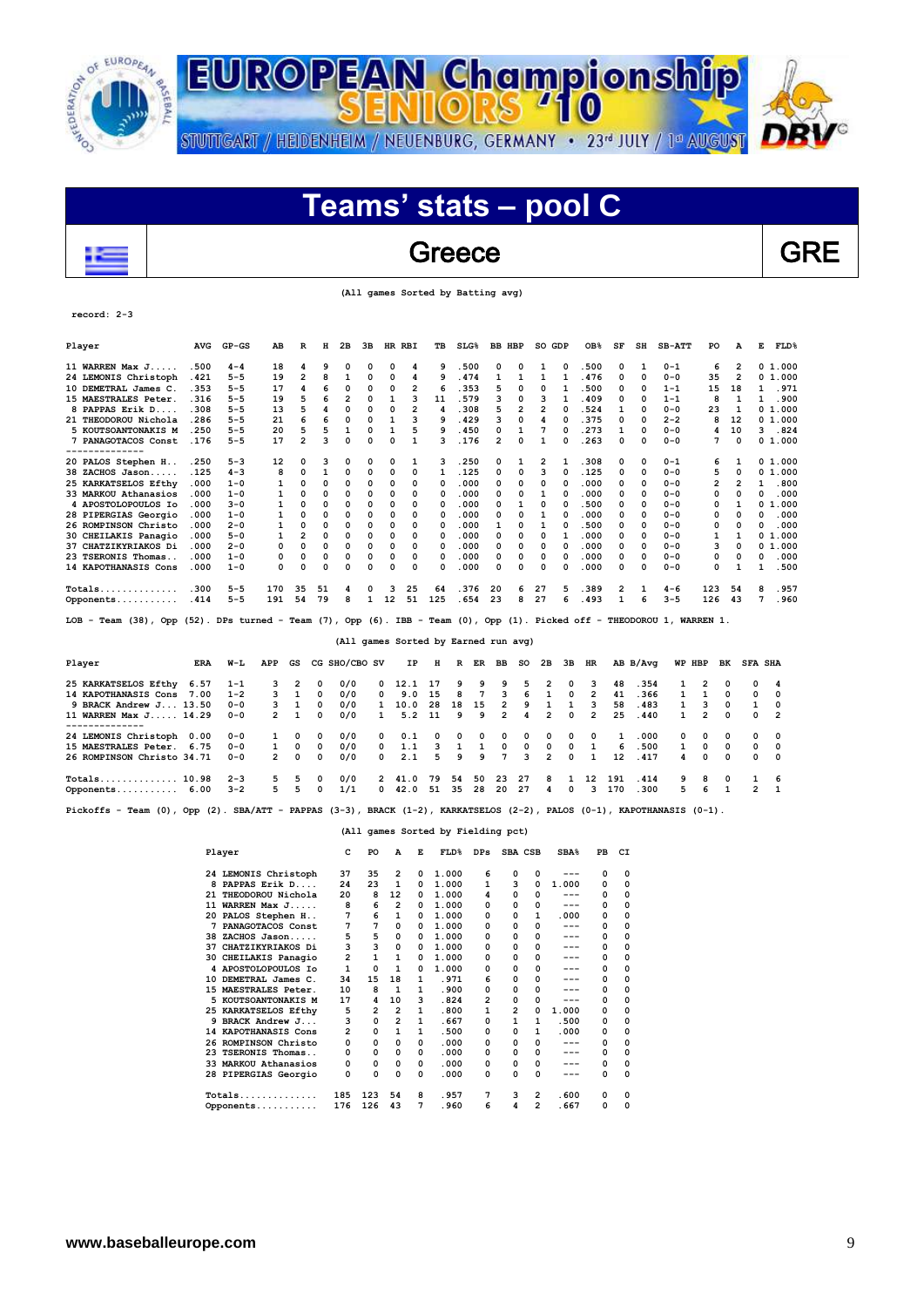



**record: 4-1**

| Player                                                                                                | AVG  | $GP - GS$ | AB  | R  | н  | 2в           | 3B           | HR. | RBI | TВ             | SLG <sup>8</sup> |    | <b>BB HBP</b> | SO | GDP          | OB <sub>8</sub> | SF | SH             | $SB-ATT$ | PO. | A  | Е            | FLD <sup>8</sup> |
|-------------------------------------------------------------------------------------------------------|------|-----------|-----|----|----|--------------|--------------|-----|-----|----------------|------------------|----|---------------|----|--------------|-----------------|----|----------------|----------|-----|----|--------------|------------------|
| 26 GIZZI Jairo R                                                                                      | .450 | $5 - 5$   | 20  | 5  | 9  |              | 0            | 3   | 9   |                | 20 1.000         | 4  |               |    |              | 560             | 0  | 0              | $2 - 3$  | 35  |    |              | .974             |
| 1 SANTORA Jack                                                                                        | .389 | $5 - 5$   | 18  | 4  |    |              | 0            |     | 6   | 11             | .611             |    | 0             |    |              | . 421           | 0  | $\overline{2}$ | $1 - 1$  | 3   | 10 |              | 01.000           |
| 3 GRANATO Anthony                                                                                     | .375 | $5 - 5$   | 16  | 5  | 6  |              | 0            |     | 4   | 11             | . 688            | 6  |               |    |              | . 565           | 0  | 2              | $2 - 2$  |     | 9  |              | 01.000           |
| 32 CHAPELLI Jiminez.                                                                                  | .353 | $5 - 5$   | 17  |    | 6  | <sup>0</sup> | <sup>0</sup> |     | 6   | 12             | .706             | 5  | <sup>0</sup>  | O  |              | .478            |    | <sup>0</sup>   | $4 - 4$  | 9   |    |              | 01.000           |
| 45 CHIARINI Mario                                                                                     | .350 | $5 - 5$   | 20  |    |    |              |              | 2   | 4   | 14             | .700             | 5  |               |    |              | .480            | 0  | 0              | $1 - 1$  | 6   |    |              | 0 1.000          |
| 40 MAZZANTI Giuseppe                                                                                  | .333 | $5 - 5$   | 18  |    | 6  |              | 0            | 3   | 6   | 15             | .833             | 5  |               | ٩  |              | .520            | 0  | 0              | $0 - 0$  | 7   | 5  |              | 01.000           |
| 4 DESIMONI Stefano.                                                                                   | .263 | $5 - 5$   | 19  |    | 5  |              | 0            | ٥   |     | 5              | 263              | 2  | 0             | 0  |              | .333            | 0  | 2              | $0 - 0$  | 5   |    |              | 0 1.000          |
|                                                                                                       |      |           |     |    |    |              |              |     |     |                |                  |    |               |    |              |                 |    |                |          |     |    |              |                  |
| 6 INFANTE Juan C                                                                                      | .667 | $1 - 1$   | 3   |    | 2  | 0            | 0            | 0   | 0   | $\mathbf{2}$   | . 667            |    | 0             |    |              | .750            | 0  |                | $0 - 0$  | 2   |    |              | 0 1.000          |
| 28 ALBANESE Simone                                                                                    | .333 | $3 - 3$   | 9   |    | 3  |              | 0            | 0   | 0   | 4              | 444              |    | 0             |    | 2            | .400            | 0  | 0              | $0 - 0$  | 16  |    |              | .944             |
| 14 ANGRISANO Juan P.                                                                                  | .300 | $5 - 2$   | 10  |    | 3  | 0            | 0            | 0   | 0   | 3              | 300              | 2  | 0             | 2  |              | .417            | 0  | 0              | $0 - 0$  | 37  |    |              | 01.000           |
| 9 MAZZUCA Joseph                                                                                      | .222 | $4 - 2$   | 9   |    | 2  | 0            | 0            | 0   | 0   | $\overline{2}$ | 222              | O. |               |    |              | . 300           | 0  | 0              | $0 - 0$  | 0   |    | <sup>0</sup> | .000             |
| 25 AVAGNINA Lorenzo.                                                                                  | .125 | $4 - 2$   | 8   |    |    |              | ٥            | 0   | 0   | 2              | 250              |    | O             |    |              | 222             | 0  | $\Omega$       | $0 - 0$  | 0   |    | 0            | .000             |
| 22 AMBROSINO Paolino                                                                                  | .000 | $1 - 0$   |     | 0  | 0  |              | 0            | 0   | 0   | n              | 000              | 0  | 0             | 0  |              | .000            | 0  | 0              | $0 - 0$  | 0   | 0  | 0            | .000             |
| $Totals$                                                                                              | .339 | $5 - 5$   | 168 | 43 | 57 | 8            | 0            | 12  | 36  | 101            | . 601            | 33 | 5.            | 15 |              | . 459           |    |                | 10-11    | 126 | 36 | 2            | .988             |
| Opponents                                                                                             | .169 | $5 - 5$   | 148 | 15 | 25 | 2            | 0            |     | 12  | 48             | .324             | ۹  | 4             | 53 | <sup>0</sup> | .236            | 0  | 2              | $3 - 3$  | 123 | 47 | 8            | .955             |
| LOB - Team $(48)$ , Opp $(22)$ . DPs turned - Team $(2)$ , Opp $(8)$ . IBB - Team $(1)$ , CHIARINI 1. |      |           |     |    |    |              |              |     |     |                |                  |    |               |    |              |                 |    |                |          |     |    |              |                  |

 **(All games Sorted by Earned run avg)**

| Player                    | ERA  | W-L     | APP          | GS           |            | CG SHO/CBO SV |              | IP.  | н             | $\mathbf{R}$ | ER       | BB         | so            | 2B             | 3B           | HR            |     | AB B/Ava | WP HBP         |            | вĸ         | <b>SFA SHA</b> |                |
|---------------------------|------|---------|--------------|--------------|------------|---------------|--------------|------|---------------|--------------|----------|------------|---------------|----------------|--------------|---------------|-----|----------|----------------|------------|------------|----------------|----------------|
| 34 DI ROMA Christoph      | 0.00 | $0 - 0$ |              | $\mathbf{o}$ | $^{\circ}$ | 0/0           | 0            | 4.0  | 0             | 0            | 0        | $^{\circ}$ |               | $\Omega$       | $\Omega$     | $\Omega$      | 12  | . 000    | 0              | $^{\circ}$ | $^{\circ}$ | $\mathbf{o}$   | - 0            |
| 18 RICHETTI Carlos M      | 1.29 | $1 - 0$ |              | 1            | $\Omega$   | 0/0           | $^{\circ}$   | 7.0  | ٦             |              |          | 0          | 10            | $\Omega$       | $\Omega$     |               | 24  | .125     | $\Omega$       |            | $\Omega$   | $\Omega$       | $\Omega$       |
| 27 COOPER Christophe      | 3.00 | $1 - 0$ |              |              | 0          | 0/0           | <sup>0</sup> | 6.0  | $\mathcal{P}$ | ٦            | 2        |            | я             | $\Omega$       | $\Omega$     |               | 20  | .100     | <sup>o</sup>   | ٩          | $\Omega$   | $\Omega$       |                |
| 29 CILLO Cody D           | 3.60 | $0 - 0$ |              |              | 0          | 0/0           | $^{\circ}$   | 5.0  | 4             | ٦            | 2        | 3          |               |                | $\Omega$     | 0             | 19  | .211     | 0              | 0          | $^{\circ}$ | $\Omega$       | $\Omega$       |
| 35 DA SILVA Tiago Fe      | 5.14 | $1 - 0$ | $\mathbf{2}$ |              | 0          | 0/0           | 0            | 7.0  | 4             |              | 4        | 2          | 6             | $\Omega$       | $\Omega$     | $\mathbf{2}$  | 25  | .160     | $\mathbf{2}$   | $\Omega$   | $\Omega$   | 0              | $\Omega$       |
| 43 DE SANTIS Riccard      | 6.75 | $0 - 1$ |              |              | 0          | 0/0           | <sup>o</sup> | 4.0  | 6             | ٦            | ٩        | 3          | 5.            |                | <sup>o</sup> | $\mathcal{P}$ | 16  | .375     | 0              | 0          | $\Omega$   | $\Omega$       | -1             |
| . - - - - - - - - - - - - |      |         |              |              |            |               |              |      |               |              |          |            |               |                |              |               |     |          |                |            |            |                |                |
| 42 D AMICO Yovani         | 0.00 | $0 - 0$ |              | $\Omega$     | $^{\circ}$ | 0/0           |              | 3.0  | 2             | 0            | 0        | $\Omega$   |               | 0              | 0            | 0             | 11  | .182     | 0              | 0          | $^{\circ}$ | $\Omega$       | - 0            |
| 16 GRIFANTINI Marco.      | 0.00 | $1 - 0$ |              | $\Omega$     | $\Omega$   | 0/0           | $\Omega$     | 2.0  |               | $\Omega$     | $\Omega$ | $\Omega$   |               | $\Omega$       | $\Omega$     | $^{\circ}$    |     | .143     | <sup>o</sup>   | 0          |            | $\Omega$       | $^{\circ}$     |
| 11 CICATELLO Justin.      | 0.00 | $0 - 0$ |              | $\Omega$     | $\Omega$   | 0/0           | <sup>0</sup> | 1.0  |               | $\Omega$     | $\Omega$ | $\Omega$   | 3             | $\Omega$       | $\Omega$     | $\Omega$      | 4   | 250      | $\Omega$       | $\Omega$   | $\Omega$   | $\Omega$       | $\Omega$       |
| 30 PEZZULLO Carlos A      | 3.00 | $0 - 0$ | $\mathbf{2}$ | $\Omega$     | 0          | 0/0           | <sup>0</sup> | 3.0  | $\mathcal{P}$ |              |          | $\Omega$   | $\mathcal{P}$ | $\Omega$       | $\Omega$     |               | 10  | .200     | 0              | 0          | $\Omega$   | $\Omega$       | $\Omega$       |
| $Totals$                  | 2.79 | $4 - 1$ | 5.           | 5            | $\Omega$   | 0/0           |              | 42.0 | 25            | 15           | 13       | ٩          | 53            | $\overline{2}$ | $\Omega$     |               | 148 | .169     | $\overline{2}$ | 4          |            | $\Omega$       | $\overline{2}$ |
| Opponents                 | 8.12 | $1 - 4$ | 5.           | 5            | 0          | 0/0           |              | 41.0 | 57            | 43           | 37       | 33         | 15            | 8              | 0            | 12            | 168 | .339     | 8              | 5          | $\Omega$   |                |                |

**Pickoffs - Team (1), PEZZULLO 1. SBA/ATT - ALBANESE (3-3), DA SILVA (2-2), DE SANTIS (1-1).** 

 **(All games Sorted by Fielding pct)**

|    | Player               | c   | PO           | A              | Е        | FLD <sup>8</sup> | <b>DPs</b>     | SBA CSB        |   | SBA <sup>8</sup> | PB | CI       |
|----|----------------------|-----|--------------|----------------|----------|------------------|----------------|----------------|---|------------------|----|----------|
|    | 14 ANGRISANO Juan P. | 37  | 37           | 0              | 0        | 1.000            | 0              | 0              | 0 |                  | 0  | 0        |
|    | 1 SANTORA Jack       | 13  | 3            | 10             | $\Omega$ | 1.000            | 1              | 0              | 0 | ---              | 0  | 0        |
|    | 40 MAZZANTI Giuseppe | 12  | 7            | 5              | 0        | 1.000            | 0              | 0              | 0 |                  | 0  | 0        |
|    | 3 GRANATO Anthony    | 10  | 1            | 9              | 0        | 1.000            | 0              | $\Omega$       | 0 |                  | 0  | 0        |
|    | 32 CHAPELLI Jiminez. | 9   | 9            | 0              | 0        | 1.000            | 0              | 0              | 0 |                  | 0  | 0        |
|    | 45 CHIARINI Mario    | 7   | 6            | 1              | 0        | 1.000            | 0              | 0              | 0 |                  | 0  | 0        |
|    | 4 DESIMONI Stefano.  | 5   | 5            | 0              | 0        | 1.000            | 0              | 0              | 0 |                  | 0  | 0        |
| 6  | INFANTE Juan C       | 3   | 2            | 1              | 0        | 1.000            | <sup>0</sup>   | 0              | 0 |                  | 0  | 0        |
|    | 35 DA SILVA Tiago Fe | 3   | 2            | 1              | 0        | 1.000            | 0              | $\overline{2}$ | 0 | 1.000            | 0  | 0        |
|    | 18 RICHETTI Carlos M | 2   | 0            | 2              | 0        | 1.000            | 0              | 0              | 0 | ---              | 0  | 0        |
| 30 | PEZZULLO Carlos A    | 2   | 0            | $\overline{2}$ | 0        | 1.000            | 0              | 0              | 0 |                  | 0  | 0        |
| 27 | COOPER Christophe    | 1   | 0            | 1              | 0        | 1.000            | 0              | $\Omega$       | 0 | ---              | 0  | 0        |
|    | 16 GRIFANTINI Marco. | 1   | 0            | 1              | $\Omega$ | 1.000            | 0              | 0              | 0 | ---              | 0  | 0        |
|    | 29 CILLO Cody D      | 1   | $\mathbf{1}$ | 0              | 0        | 1.000            | 0              | 0              | 0 |                  | 0  | 0        |
|    | 42 D AMICO Yovani    | 1   | 1            | 0              | 0        | 1.000            | 0              | 0              | 0 | ---              | 0  | 0        |
|    | 34 DI ROMA Christoph | 1   | 1            | 0              | 0        | 1.000            | 0              | 0              | 0 |                  | 0  | 0        |
|    | 26 GIZZI Jairo R     | 38  | 35           | 2              | 1        | .974             | $\overline{2}$ | 0              | 0 | ---              | 0  | $\Omega$ |
|    | 28 ALBANESE Simone   | 18  | 16           | 1              | 1        | .944             | 0              | 3              | 0 | 1.000            | 0  | 0        |
|    | 43 DE SANTIS Riccard | 0   | 0            | 0              | 0        | .000             | 0              | 1              | O | 1.000            | 0  | 0        |
|    | 9 MAZZUCA Joseph     | 0   | 0            | 0              | 0        | .000             | 0              | 0              | 0 | ---              | 0  | 0        |
|    | 11 CICATELLO Justin. | 0   | 0            | 0              | 0        | .000             | 0              | $\Omega$       | 0 |                  | 0  | 0        |
|    | 22 AMBROSINO Paolino | 0   | 0            | 0              | 0        | .000             | 0              | 0              | 0 |                  | 0  | 0        |
|    | 25 AVAGNINA Lorenzo. | 0   | 0            | 0              | 0        | .000             | 0              | 0              | 0 | ---              | 0  | 0        |
|    | Totals<br>.          | 164 | 126          | 36             | 2        | .988             | 2              | з              | 0 | 1.000            | 0  | 0        |
|    | Opponents            | 178 | 123          | 47             | 8        | .955             | 8              | 10             | 1 | .909             | 0  | $\Omega$ |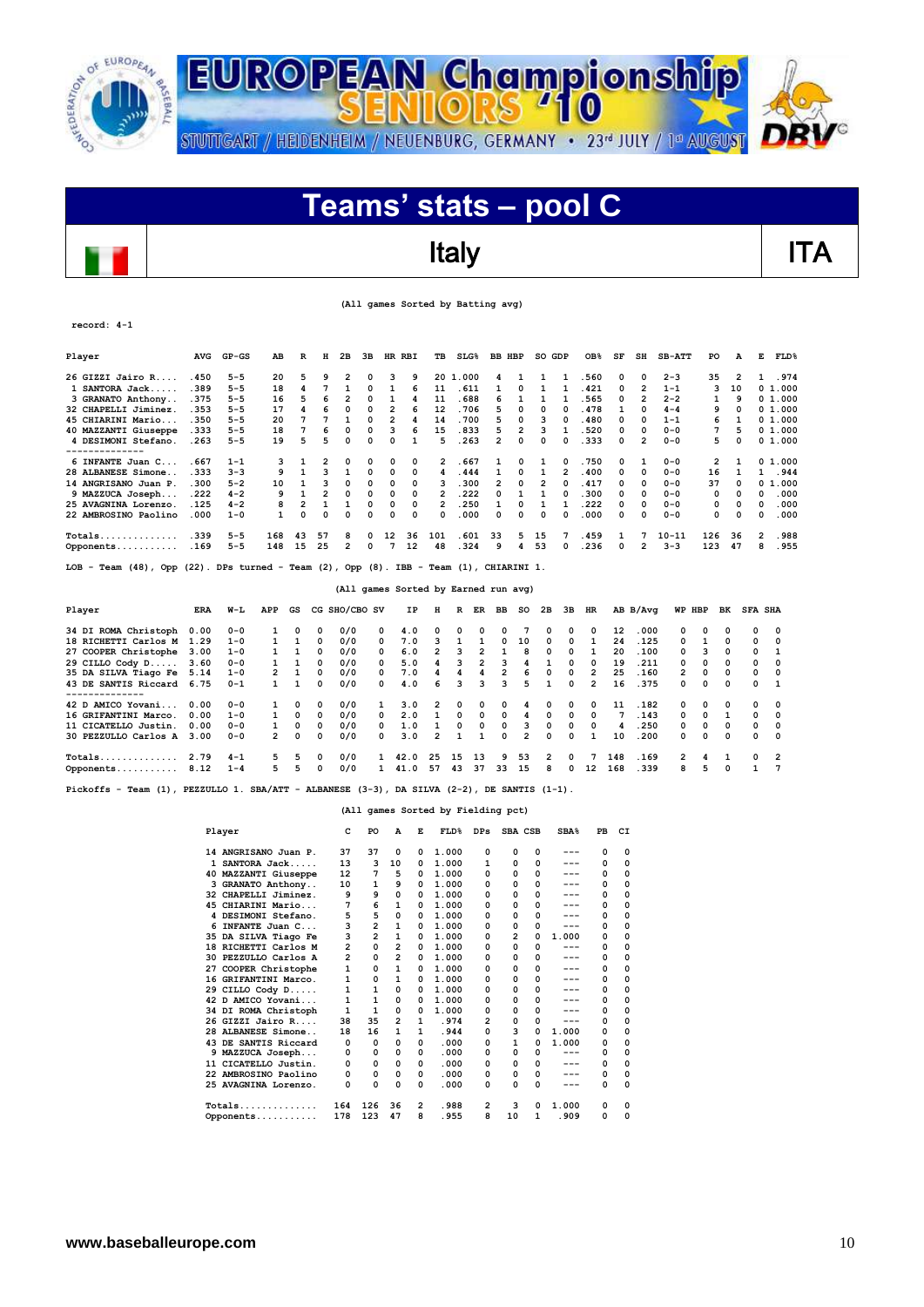

 $\overline{\phantom{a}}$ 

# **Teams' stats – pool C**

## Netherlands NED

 **(All games Sorted by Batting avg)**

#### **record: 4-1**

| Player                                                     | AVG        | $GP-GS$ | AВ           | R              | н            | 2в            | зв          |          | HR RBI                               | TВ                      | $SLG\$ |                         | BB HBP         |                | SO GDP                  |             | OB <sub>8</sub> | SF | SH       | $SB-ATT$ | PO          | А        | Е              | FLD <sup>8</sup> |
|------------------------------------------------------------|------------|---------|--------------|----------------|--------------|---------------|-------------|----------|--------------------------------------|-------------------------|--------|-------------------------|----------------|----------------|-------------------------|-------------|-----------------|----|----------|----------|-------------|----------|----------------|------------------|
| 30 LEGITO Raylinoe                                         | .533       | $5 - 4$ | 15           | 8              | 8            | 2             | 0           | 1        | 7                                    | 13                      | .867   |                         | 4              | 0              | 1                       | $\Omega$    | .632            | 0  | $\Omega$ | $0 - 0$  | 5           | 7        | 1              | .923             |
| 27 ROMBLEY Danny                                           | .471       | $4 - 4$ | 17           | 4              | 8            | 3             | 0           | 0        | 3                                    | 11                      | .647   |                         | 0              | 0              | $\overline{\mathbf{2}}$ | $\Omega$    | .444            | 1  | 1        | $0 - 0$  | 4           | 0        | 0              | 1.000            |
| 18 KLOOSTER v t Dirk                                       | .375       | $5 - 5$ | 16           | 3              | 6            | 0             | 0           | 0        | 0                                    | 6                       | .375   |                         |                | 1              | 1                       | 0           | .444            | 0  | 0        | $0 - 0$  | 6           | 0        | 1              | .857             |
| 7 KEMP Dwayne                                              | .333       | $5 - 5$ | 18           | 3              | 6            | 1             | 0           | 2        | 7                                    | 13                      | .722   |                         |                | $\mathbf 0$    | $\overline{\mathbf{2}}$ | O           | .368            | 0  | 1        | $0 - 1$  | 9           | 4        | 1              | .929             |
| 26 JONG de Bas                                             | . 333      | $5 - 4$ | 15           | $\mathbf{1}$   |              | $\Omega$      | 0           | $\Omega$ | 3                                    | 5                       | .333   |                         | 0              | $\overline{2}$ | $\overline{2}$          |             | .412            | 0  | O        | $0 - 0$  | 7           | 3        | 1              | .909             |
| 24 JONG de Sidney                                          | .300       | $4 - 4$ | 10           | 3              | 3            | $\Omega$      | 0           |          | 7                                    | 6                       | .600   |                         | 6              | $\Omega$       | 1                       | $\Omega$    | .563            | 0  | O        | $0 - 0$  | 33          | 1        |                | 01.000           |
| 37 ENGELHARDT Bryan.                                       | .250       | $5 - 4$ | 16           | 1              | 4            | 1             | 0           | 1        | 6                                    | 8                       | .500   |                         |                | $\Omega$       | 6                       | $\Omega$    | .294            | 0  | O        | $0 - 0$  | 17          | 1        |                | 01.000           |
| 8 DUURSMA Michael                                          | .250       | $4 - 4$ | 12           | 5              |              | $\Omega$      | 0           | $\Omega$ | 0                                    | 3                       | .250   |                         |                | 1              | 1                       | $\Omega$    | .357            | 0  | 0        | $0 - 0$  | 6           | 6        | 1              | .923             |
| 21 KINGSALE Eugene                                         | .100       | $4 - 4$ | 10           | 7              | $\mathbf{1}$ | $\mathbf{1}$  | 0           | 0        | 1                                    | 2                       | .200   |                         | 9              | $\mathbf 0$    | $\overline{2}$          | $\Omega$    | .526            | 0  | $\Omega$ | $0 - 0$  | 3           | 0        |                | 01.000           |
| --------------<br>41 ROOI McVince                          | .250       | $4 - 2$ | 8            | 1              | 2            | 0             | 0           | 0        | 0                                    | 2                       | .250   |                         | 0              | 0              | 2                       | 1           | .250            | 0  | 0        | $0 - 0$  | 6           | 2        | 1              | .889             |
| 2 DAANTJI Shaldimar                                        | . 143      | $4 - 2$ |              | $\overline{a}$ | 1            | 0             | 0           | 0        | 1                                    | 1                       | .143   |                         | 2              | $\mathbf 0$    | 4                       | 0           | .333            | 0  | 0        | $0 - 0$  | 10          | 0        |                | 01.000           |
| 10 NOOIJ Sebastiaan                                        | .000       | $1 - 1$ | 4            | 0              | 0            | 0             | 0           | 0        | 0                                    | $\Omega$                | .000   |                         | 0              | 0              | 1                       | 0           | .000            | 0  | 0        | $0 - 0$  | 5           | 0        |                | 01.000           |
| 4 HALMAN Jason                                             | . 000      | $3 - 1$ | 3            | $\mathbf{1}$   | 0            | 0             | 0           | 0        | 0                                    | 0                       | .000   |                         |                | $\mathbf 0$    | 2                       | $\Omega$    | .250            | 0  | 1        | $0 - 0$  | 1           | 0        |                | 01.000           |
| 5 SLUIJTER Jeroen                                          | .000       | $3 - 1$ | 3            | $\overline{2}$ | 0            | 0             | $\mathbf 0$ | 0        | 0                                    | 0                       | .000   |                         |                | $\Omega$       | $\Omega$                | $\Omega$    | .250            | 0  | 0        | $0 - 0$  | 0           | 1        | 1              | .500             |
| Totals                                                     | .305       | $5 - 5$ | 154          | 41             | 47           | 8             | 0           | 5        | 35                                   | 70                      | .455   |                         | 27             | 4              | 27                      | 2           | .419            | 1  | з        | $0 - 1$  | 114         | 30       | 7              | .954             |
| Opponents                                                  | .213       | $5 - 5$ | 141          | 11             | 30           | 5             | 0           | 4        | 11                                   | 47                      | .333   |                         | 12             | з              | 37                      | 4           | .288            | 0  | 2        | $0 - 0$  | 107         | 32       | 10             | .933             |
| LOB - Team $(41)$ , Opp $(33)$ . DPs turned - Team $(4)$ , |            |         |              |                |              |               | Opp $(2)$ . |          |                                      |                         |        |                         |                |                |                         |             |                 |    |          |          |             |          |                |                  |
|                                                            |            |         |              |                |              |               |             |          | (All games Sorted by Earned run avg) |                         |        |                         |                |                |                         |             |                 |    |          |          |             |          |                |                  |
| Player                                                     | <b>ERA</b> | W-L     | APP          | GS             |              | CG SHO/CBO SV |             |          | ΙP                                   | н                       | R      | ER                      | ВB             | so             | 2в                      | 3B          | HR              |    | AB B/Avq |          | WP HBP      | BK       | <b>SFA SHA</b> |                  |
| 19 CORDEMANS Robbie.                                       | 0.00       | $2 - 0$ | 2            | 2              | 0            | 0/2           |             | 0        | 12.0                                 | 7                       | 0      | 0                       | 5              | 14             | ٥                       | 0           | 0               | 40 | .175     | 0        | 0           | O        | 0              | 0                |
| 44 BOYD Leon                                               | 0.00       | $1 - 0$ | 1            | 1              | 0            | 0/1           |             | 0        | 7.0                                  | 2                       | 0      | 0                       | 1              | 6              | 0                       | 0           | 0               | 23 | .087     | 0        | 1           | 0        | 0              | 1                |
| 25 BERGMAN David                                           | 0.00       | $1 - 0$ | 1            | 1              | $\mathbf{1}$ | 1/0           |             | 0        | 5.0                                  | $\overline{\mathbf{2}}$ | 0      | 0                       | 1              | 8              | 2                       | $\mathbf 0$ | 0               | 17 | .118     | 0        | $\mathbf 0$ | $\Omega$ | 0              | $\mathbf 0$      |
| 40 GUSTINA Gregory                                         | 1.59       | $0 - 0$ | $\mathbf{1}$ | 1              | $\Omega$     | 0/0           |             | 0        | 5.2                                  | 8                       | 3      | $\mathbf{1}$            | $\overline{2}$ | 4              | 0                       | $\Omega$    | $\mathbf{1}$    | 25 | 320      | 0        | $\Omega$    | $\Omega$ | 0              | $\mathbf{1}$     |
| 13 KAMPEN v Michiel.                                       | 0.00       | $0 - 0$ | 1            | 0              | 0            | 0/1           |             | 0        | 2.0                                  | 0                       | 0      | 0                       | 0              | 1              | 0                       | 0           | 0               | 5  | .000     | 0        | 2           | 0        | 0              | 0                |
| 38 ASJES Arschwin                                          | 0.00       | $0 - 0$ | 1            | 0              | 0            | 0/1           |             | 1        | 2.0                                  | 1                       | 0      | 0                       | 1              | 3              | 0                       | 0           | 0               | 7  | .143     | 0        | 0           | 0        | 0              | 0                |
| 14 DRAIJER Dorotheus                                       | 6.00       | $0 - 1$ | 2            | 0              | 0            | 0/1           |             | 0        | 3.0                                  | 4                       | 2      | $\overline{\mathbf{2}}$ | 2              | 1              | 1                       | 0           | 1               | 14 | .286     | 0        | 0           | 0        | 0              | 0                |
| 3 DRIEL v Berry 40.50                                      |            | $0 - 0$ | 1            | 0              | 0            | 0/0           |             | 0        | 1.1                                  | 6                       | 6      | 6                       | $\mathbf 0$    | $\Omega$       | $\overline{2}$          | O           | $\overline{2}$  | 10 | .600     | O        | 0           | O        | 0              | $\Omega$         |

**Pickoffs - Team (1), CORDEMANS 1.** 

#### **(All games Sorted by Fielding pct)**

**Totals.............. 2.13 4-1 5 5 1 4/3 1 38.0 30 11 9 12 37 5 0 4 141 .213 0 3 0 0 2 Opponents........... 7.82 1-4 5 5 0 0/0 1 35.2 47 41 31 27 27 8 0 5 154 .305 5 4 0 1 3**

| Player | c                           | PO  | A              | Е  | FLD <sup>8</sup> | DPs | SBA CSB |   | SBA <sup>8</sup> | PB | CI       |
|--------|-----------------------------|-----|----------------|----|------------------|-----|---------|---|------------------|----|----------|
|        | 24 JONG de Sidney<br>34     | 33  | 1              | 0  | 1.000            | 0   | 0       | 0 | ---              | 0  | $\Omega$ |
| 37     | 18<br>ENGELHARDT Bryan.     | 17  | 1              | 0  | 1.000            | 3   | 0       | 0 |                  | 0  | 0        |
|        | 2 DAANTJI Shaldimar<br>10   | 10  | 0              | 0  | 1.000            | 0   | 0       | 0 |                  | 0  | 0        |
|        | 5<br>10 NOOIJ Sebastiaan.   | 5   | 0              | 0  | 1.000            | 0   | 0       | 0 | ---              | 0  | 0        |
| 27     | ROMBLEY Danny<br>4          | 4   | 0              | 0  | 1.000            | 0   | 0       | 0 |                  | 0  | 0        |
|        | 3<br>21 KINGSALE Eugene     | 3   | 0              | 0  | 1.000            | 0   | 0       | 0 |                  | 0  | 0        |
|        | 44 BOYD Leon<br>2           | 2   | 0              | 0  | 1.000            | 0   | 0       | 0 | ---              | 0  | 0        |
| 19     | CORDEMANS Robbie.<br>2      | 0   | $\overline{2}$ | 0  | 1.000            | 0   | 0       | 0 | ---              | 0  | 0        |
|        | 3 DRIEL v Berry<br>1        | 0   | 1              | 0  | 1.000            | 0   | 0       | 0 | ---              | 0  | 0        |
|        | 1<br>13 KAMPEN v Michiel.   | 0   | 1              | 0  | 1.000            | 1   | 0       | 0 | ---              | 0  | 0        |
| 40     | <b>GUSTINA Gregory</b><br>1 | 0   | 1              | 0  | 1.000            | 0   | 0       | 0 |                  | 0  | 0        |
|        | 4 HALMAN Jason              | 1   | 0              | 0  | 1.000            | 0   | 0       | 0 | ---              | 0  | 0        |
| 7      | 14<br>KEMP Dwayne           | 9   | 4              | 1  | .929             | 0   | 0       | 0 |                  | 0  | 0        |
|        | 8 DUURSMA Michael<br>13     | 6   | 6              | 1  | . 923            | 3   | 0       | 0 |                  | 0  | 0        |
|        | 30 LEGITO Raylinoe<br>13    | 5   | 7              | 1  | .923             | 1   | 0       | 0 | ---              | 0  | 0        |
|        | 26 JONG de Bas<br>11        | 7   | 3              | 1  | .909             | 0   | 0       | 0 | ---              | 0  | $\Omega$ |
|        | 41 ROOI McVince<br>9        | 6   | $\overline{2}$ | 1  | .889             | 1   | 0       | 0 | ---              | 0  | 0        |
|        | 18 KLOOSTER v t Dirk<br>7   | 6   | 0              | 1  | .857             | 0   | 0       | 0 | ---              | 0  | 0        |
| 5.     | SLUIJTER Jeroen<br>2        | 0   | 1              | 1  | .500             | 0   | 0       | 0 | ---              | 0  | 0        |
|        | 38 ASJES Arschwin<br>0      | 0   | 0              | 0  | .000             | 0   | 0       | 0 | ---              | 0  | 0        |
|        | 25 BERGMAN David<br>0       | 0   | 0              | 0  | .000             | 0   | 0       | 0 |                  | 0  | 0        |
|        | 14 DRAIJER Dorotheus<br>0   | 0   | 0              | 0  | .000             | 0   | 0       | 0 |                  | 0  | 0        |
|        | 151<br>$Totals$             | 114 | 30             | 7  | .954             | 4   | 0       | 0 | ---              | 0  | 0        |
|        | 149<br>Opponents            | 107 | 32             | 10 | . 933            | 2   | 0       | 1 | .000             | 0  | $\Omega$ |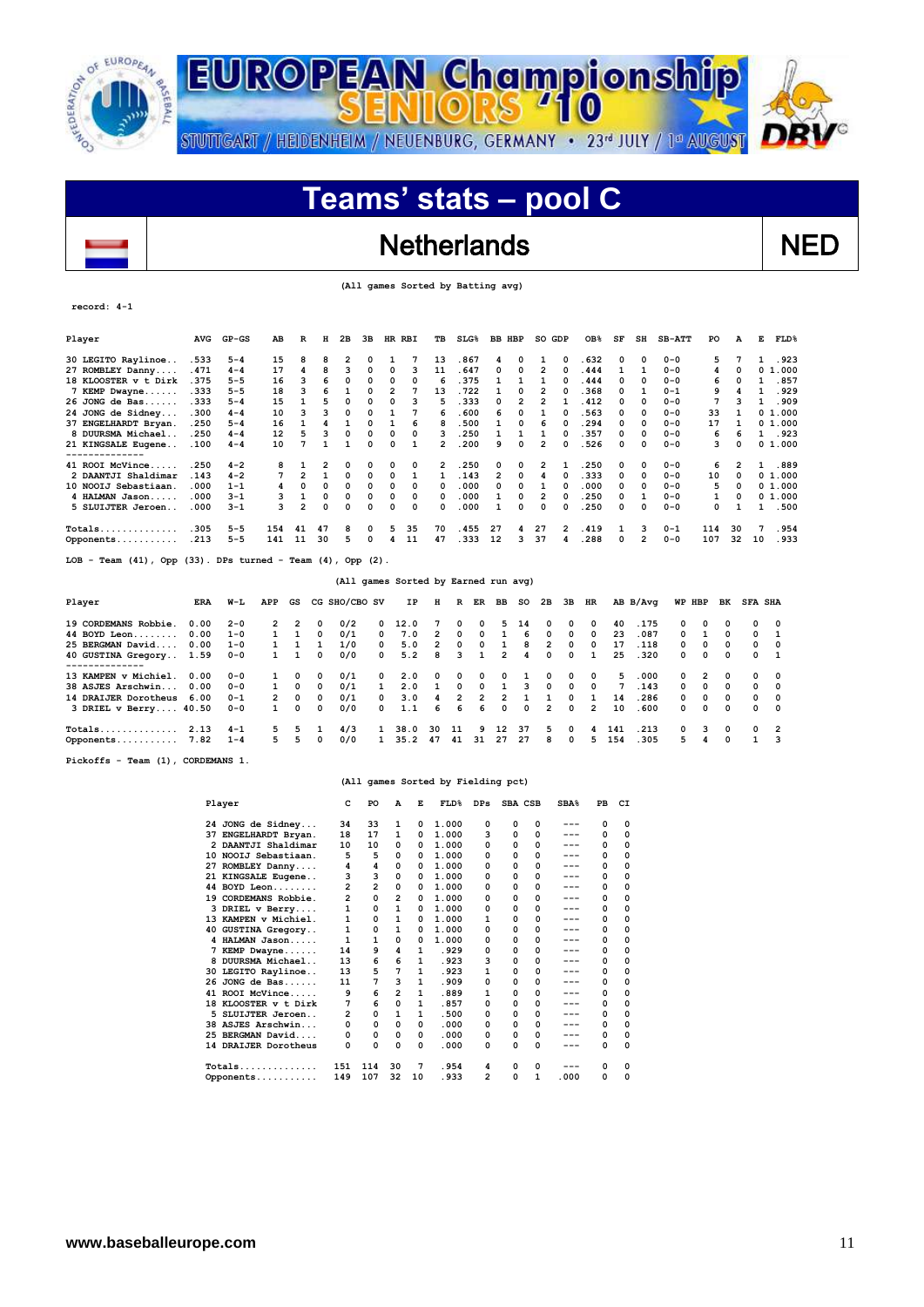

## Sweden ESP

 **(All games Sorted by Batting avg)**

### **record: 2-3**

 $\overline{\phantom{a}}$ 

| Player               | AVG   | $GP-GS$ | AB  | R  | н  | 2B | 3B           | HR RBI   |    | TВ       | SLG <sup>8</sup> | BB. | HBP          | SO GDP |              | OB <sub>8</sub> | SF | SH       | $SB-ATT$ | PO  | А            | Е  | FLD <sup>8</sup> |
|----------------------|-------|---------|-----|----|----|----|--------------|----------|----|----------|------------------|-----|--------------|--------|--------------|-----------------|----|----------|----------|-----|--------------|----|------------------|
| 20 JOHANSSON Christo | .500  | $5 - 5$ | 18  |    |    |    | 0            | $\Omega$ | 3  | 13       | .722             | n   | 0            | 7      | 0            | .500            | 0  | 0        | $1 - 1$  | 15  | 2            |    | 01.000           |
| 5 JOHANNESSEN Bjorn  | .467  | $4 - 4$ | 15  | 2  |    | 0  | 0            |          | 2  | 10       | .667             |     | 0            | 0      | 0            | .500            | 0  | $\Omega$ | $0 - 0$  | 19  |              |    | 01.000           |
| $7$ SORGI Adam       | . 389 | $5 - 5$ | 18  |    |    | O  | <sup>0</sup> | $\Omega$ |    |          | .389             |     | 0            | 6      | 0            | .421            | 0  | $\Omega$ | $0 - 0$  | 9   | 11           | 2  | .909             |
| 24 SJOBERG Kristoffe | .333  | $5 - 5$ | 18  |    |    |    |              |          | 5  | 10       | .556             | ٥   | 0            | 2      |              | . 333           | 0  | $\Omega$ | $0 - 0$  | 3   |              | 6  | .571             |
| 8 PILEGARD Magnus    | .278  | $5 - 5$ | 18  |    |    |    |              | $\Omega$ | O  | 6        | .333             |     | $\Omega$     | ٩      |              | .316            | 0  | $\Omega$ | $0 - 1$  | 34  |              |    | 01.000           |
| 11 JOHANNESSEN Peter | .250  | $5 - 5$ | 16  | ٩  |    |    |              |          |    | 8        | .500             |     | 2            |        |              | .368            | 0  | $\Omega$ | $1 - 2$  | 7   | O            |    | 01.000           |
| 22 REIMER Rickard    | . 231 | $4 - 4$ | 13  | 2  |    |    | 0            | 0        | 0  | 4        | . 308            | 2   | $\Omega$     |        |              | . 333           | 0  |          | $0 - 0$  | 10  | 11           |    | .955             |
| 33 DERMENDZIEV Antho | .105  | $5 - 5$ | 19  |    |    | O  | 0            | 0        | 0  | 2        | .105             | 2   | 0            | 9      | O            | .190            | 0  | 0        | $1 - 1$  | 15  |              |    | 01.000           |
| --------------       |       |         |     |    |    |    |              |          |    |          |                  |     |              |        |              |                 |    |          |          |     |              |    |                  |
| 23 LEANDER Rickard.  | . 250 | $4 - 4$ | 8   | 2  |    | 0  | 0            | 2        | з  |          | 8 1.000          | 2   | 0            | 2      | 0            | .400            | 0  | 0        | $0 - 0$  |     |              |    | . 667            |
| 13 LINDGREN Per      | .250  | $2 - 1$ |     |    |    | 0  | 0            | 0        | 0  |          | .250             | ٥   | 0            |        | 0            | . 250           | 0  | $\Omega$ | $0 - 0$  | 0   |              | 0  | .000             |
| 25 JANSSON Thomas    | . 000 | $3 - 0$ |     | O  | O  | 0  | 0            | $\Omega$ | 0  | 0        | .000             | 0   | 0            |        | <sup>0</sup> | . 000           | 0  | $\Omega$ | $0 - 0$  | 0   | <sup>0</sup> | n  | .000             |
| 3 OHLSSON Lukas      | .000  | $2 - 1$ |     | O  |    | 0  | O            | $\Omega$ | 0  | 0        | .000             | 0   | 0            | 2      |              | .000            | 0  | $\Omega$ | $0 - 0$  |     | O            |    | . 333            |
| 17 ELFVING Peter.    | . 000 | $1 - 1$ |     | O  | O  | 0  | 0            | 0        | 0  | $\Omega$ | .000             | 0   | 0            |        |              | .000            | 0  | 0        | $0 - 0$  | 4   |              |    | 01.000           |
| 34 JOHANSSON Henrik. | . 000 | $1 - 0$ |     | 0  |    | 0  |              | $\Omega$ | 0  | 0        | .000             | ٥   | $\Omega$     |        |              | .000            | 0  | $\Omega$ | $0 - 0$  | 0   |              |    | .000             |
| 4 LAUSEN Robin       | .000  | $1 - 0$ | 0   | 0  |    | 0  | 0            | 0        | 0  | 0        | .000             | ٥   | O            | n      |              | .000            | 0  | $\Omega$ | $0 - 0$  | 0   |              |    | .000             |
| $Totals$             | .293  | $5 - 5$ | 157 | 15 | 46 | 8  | 0            | 5        | 15 | 69       | . 439            | 10  | $\mathbf{2}$ | 46     |              | . 343           | 0  |          | $3 - 5$  | 119 | 44           | 15 | .916             |
| Opponents            | .297  | $5 - 5$ | 165 | 39 | 49 | 5  | 0            | 4        | 31 | 66       | .400             | 29  | 5            | 17     |              | .413            | 2  |          | $6 - 9$  | 117 | 43           |    | .994             |

### **(All games Sorted by Earned run avg)**

| Player                                           | ERA          | W−L                | APP           | GS            |                          | CG SHO/CBO SV |                    | IP         | н             | R       | ER                  | BB                  | so                             | 2B                        | 3B                   | HR.                      |                | AB B/Ava      | WP HBP                   |                        | вĸ                     | <b>SFA SHA</b>       |            |
|--------------------------------------------------|--------------|--------------------|---------------|---------------|--------------------------|---------------|--------------------|------------|---------------|---------|---------------------|---------------------|--------------------------------|---------------------------|----------------------|--------------------------|----------------|---------------|--------------------------|------------------------|------------------------|----------------------|------------|
| 31 KLASSON Jakob<br>23 LEANDER Rickard           | 1.29<br>1.80 | $1 - 0$<br>$0 - 1$ |               |               | $^{\circ}$<br>$^{\circ}$ | 0/0<br>0/0    | 0<br>0             | 7.0<br>5.0 | 5<br>5        |         |                     | 6<br>٩              | 3.<br>٦.                       | $^{\circ}$<br>0           | 0<br>$^{\circ}$      | $^{\circ}$<br>$^{\circ}$ | 23<br>22       | . 217<br>.227 | 0<br>n.                  | $\Omega$               | $^{\circ}$<br>$\Omega$ | $\Omega$<br>$\Omega$ | - 0<br>0   |
| 26 KLASSON Joakim                                | 5.14         | $1 - 0$            | $\mathcal{P}$ |               | $\Omega$                 | 0/0           | 0                  | 7.0        | ۹             |         | 4                   | ٩<br>٩              | 3                              | $\overline{2}$            | 0                    | $\mathcal{P}$            | 29             | . 310         | $^{\circ}$               | $\Omega$<br>٩          | $\Omega$               | $\Omega$             | റ          |
| 15 SOUBIEA Nicholas.                             | 5.84         | $0 - 1$            |               |               | $\Omega$                 | 0/0           |                    | 2 12.1     | 15            | 11      | 8                   |                     | 3                              |                           | <sup>0</sup>         |                          | 52             | .288          | 0                        |                        |                        | $\Omega$             |            |
| 36 CARLSTEDT Oscar<br>29 ANDERSSON Michael       | 0.00<br>6.75 | $0 - 0$<br>$0 - 0$ | $\mathcal{P}$ | 0<br>$\Omega$ | $\Omega$<br>$\Omega$     | 0/0<br>0/0    | $^{\circ}$<br>0    | 0.0<br>2.2 | $\Omega$<br>3 |         | 0<br>$\overline{2}$ | $\mathcal{P}$<br>5. | $\Omega$                       | $\Omega$<br>0             | $\Omega$<br>$\Omega$ | $\Omega$<br>$^{\circ}$   | $\Omega$<br>13 | . 231         | $^{\circ}$               | $^{\circ}$<br>$\Omega$ | - 0<br>$\Omega$        | റ                    | - 0<br>- 0 |
| 16 DIONNE Curtis 10.12<br>27 JANSSON Peter 18.00 |              | $0 - 0$<br>$0 - 1$ |               | $\Omega$      | $\Omega$<br>0            | 0/0<br>0/0    | <sup>o</sup><br>n. | 2.2<br>3.0 | 4<br>я        | 3.<br>8 | २<br>6              | 2<br>5              | $\mathcal{P}$<br>$\mathcal{P}$ | $\Omega$<br>$\mathcal{P}$ | $\Omega$<br>$\Omega$ | $^{\circ}$               | 10<br>16       | .400<br>.500  | $\Omega$<br>$\mathbf{1}$ | $\Omega$               | $\Omega$<br>$\Omega$   | $\Omega$             |            |
| $Totals$                                         | 5.22         | $2 - 3$            | 5.            | 5.            | $^{\circ}$               | 0/0           | $\mathcal{P}$      | 39.2       | 49            | 39      | 23                  | 29                  | 17                             | 5.                        | $\Omega$             |                          | 165            | . 297         | $\mathcal{P}$            | 5.                     |                        | 2                    | ર          |
| Opponents                                        | 3.46         | $3 - 2$            |               |               |                          | 2/1           |                    | 39.0       | 46            | 15      | 15                  | 10                  | 46                             | 8                         | <sup>0</sup>         | 5.                       | 157            | .293          | $\mathcal{P}$            |                        | $\Omega$               | <sup>0</sup>         |            |

**PB - Team (1), JOHANNESSENB 1. Pickoffs - Team (1), LEANDER 1, Opp (1). SBA/ATT - JOHANNESSENB (5-8), KLASSON Ja (1-3), KLASSON Jo (2-2), SOUBIEA (1-2), LEANDER (2-2).** 

#### **(All games Sorted by Fielding pct)**

| Player                         | c              | PO  | A  | Е        | FLD <sup>8</sup> | DPs | SBA CSB |   | SBA <sup>8</sup> | PB       | CI       |
|--------------------------------|----------------|-----|----|----------|------------------|-----|---------|---|------------------|----------|----------|
| 8 PILEGARD Magnus              | 36             | 34  | 2  | $\Omega$ | 1.000            | 5   | 0       | 0 | ---              | 0        | 0        |
| JOHANNESSEN Bjorn<br>5.        | 23             | 19  | 4  | 0        | 1.000            | 1   | 5       | з | .625             | 1        | $\Omega$ |
| JOHANSSON Christo<br>20        | 17             | 15  | 2  | 0        | 1.000            | 1   | O       | 0 | ---              | 0        | 0        |
| DERMENDZIEV Antho<br>33        | 16             | 15  | 1  | n        | 1.000            | 1   | 0       | 0 |                  | 0        | 0        |
| <b>JOHANNESSEN Peter</b><br>11 | 7              | 7   | 0  | 0        | 1.000            | 0   | 0       | 0 | $-- -$           | $\Omega$ | 0        |
| SOUBIEA Nicholas.<br>15        | 4              | 1   | з  | 0        | 1.000            | 1   | 1       | 1 | .500             | 0        | 0        |
| ELFVING Peter<br>17            | 4              | 4   | 0  | 0        | 1.000            | O   | ٥       | 0 | ---              | 0        | 0        |
| 16 DIONNE Curtis               | $\overline{2}$ | 0   | 2  | 0        | 1.000            | 0   | 0       | 0 | $---$            | $\Omega$ | 0        |
| 31 KLASSON Jakob               | 1              | 0   | 1  | 0        | 1.000            | 0   | 1       | 2 | .333             | 0        | 0        |
| JANSSON Peter<br>27            | 1              | 0   | 1  | 0        | 1.000            | 0   | 0       | 0 |                  | 0        | 0        |
| 22 REIMER Rickard              | 22             | 10  | 11 | 1        | .955             | 2   | 0       | 0 |                  | 0        | 0        |
| $SORGI$ $Adam$<br>7            | 22             | 9   | 11 | 2        | .909             | 3   | 0       | 0 | ---              | 0        | 0        |
| LEANDER Rickard<br>23          | з              | 1   | 1  | 1        | . 667            | 0   | 2       | 0 | 1.000            | 0        | 0        |
| 24 SJOBERG Kristoffe           | 14             | 3   | 5  | 6        | .571             | 1   | 0       | 0 | ---              | 0        | 0        |
| OHLSSON Lukas<br>3.            | з              | 1   | 0  | 2        | . 333            | 0   | 0       | 0 |                  | 0        | 0        |
| 34 JOHANSSON Henrik.           | 2              | 0   | 0  | 2        | .000             | 0   | 0       | 0 | ---              | 0        | 0        |
| 4 LAUSEN Robin                 | 1              | 0   | 0  | 1        | .000             | 0   | 0       | 0 |                  | $\Omega$ | 0        |
| 13 LINDGREN Per                | 0              | 0   | 0  | 0        | .000             | 0   | 0       | 0 |                  | 0        | 0        |
| 29 ANDERSSON Michael           | 0              | 0   | 0  | 0        | .000             | 0   | 0       | 0 |                  | 0        | 0        |
| <b>JANSSON Thomas</b><br>25    | 0              | 0   | 0  | 0        | .000             | 0   | 0       | 0 | ---              | 0        | 0        |
| 26 KLASSON Joakim              | 0              | 0   | 0  | 0        | .000             | 0   | 2       | 0 | 1.000            | 0        | 0        |
| 36 CARLSTEDT Oscar             | 0              | 0   | 0  | $\Omega$ | .000             | 0   | 0       | 0 | ---              | 0        | 0        |
| $Totals$                       | 178            | 119 | 44 | 15       | .916             | 6   | 6       | з | .667             | 1        | 0        |
| Opponents                      | 161            | 117 | 43 | 1        | .994             | 3   | 3       | 2 | .600             | 0        | 0        |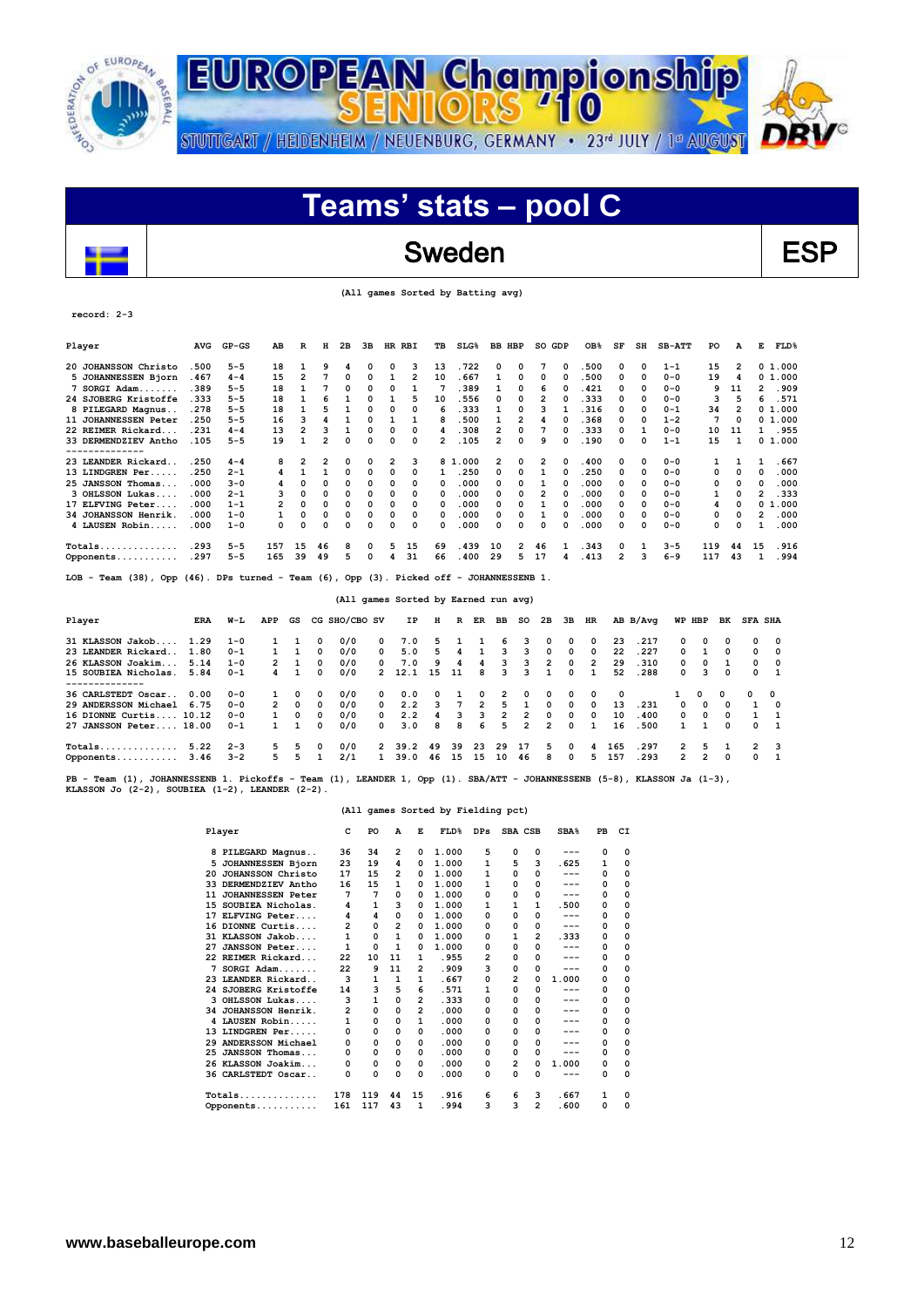

**EUROPEAN Championship** 

STUTTGART / HEIDENHEIM / NEUENBURG, GERMANY · 23<sup>rd</sup> JULY / 1ª AUGUST



# **Leaders Summary – pool C**

| <b>TEAM BATTING</b><br>----------------------- | G | Avg     | AВ             | R                        | н              | 2в                        | 3в                      | HR.                 | ВB          |                | so          | <b>SB-ATT</b> |         | HITS<br>----                  |          |               |
|------------------------------------------------|---|---------|----------------|--------------------------|----------------|---------------------------|-------------------------|---------------------|-------------|----------------|-------------|---------------|---------|-------------------------------|----------|---------------|
| $ITALY \ldots \ldots \ldots$                   | 5 | .339    | 168            | 43                       | 57             | 8                         | 0                       | 12                  | 33          |                | 15          | $10 - 11$     |         | GIZZI Jairo R-ITA             | 9        |               |
| NETHERLANDS                                    | 5 | .305    | 154            | 41                       | 47             | 8                         | 0                       | 5                   | 27          |                | 27          | $0 - 1$       |         | WARREN Max $J-GRE$            | 9        |               |
| $GREECE$                                       | 5 | .300    | 170            | 35                       | 51             | 4                         | 0                       | 3                   | 20          |                | 27          | 4-6           |         | JOHANSSON Christof-SWE        | 9        |               |
| $GERMANY$                                      | 5 | .297    | 172            | 41                       | 51             | 6                         | 1                       | 5                   | 20          |                | 32          | $2 - 3$       |         | 5 tied with 8 hit(s)          |          |               |
| $SWEDEN$                                       | 5 | .293    | 157            | 15                       | 46             | 8                         | 0                       | 5                   | 10          |                | 46          | $3 - 5$       |         |                               |          |               |
| $\texttt{FRANCE} \ldots \ldots \ldots \ldots$  | 5 | .255    | 165            | 18                       | 42             | 3                         | 0                       | 4                   | 13          |                | 44          | $3 - 5$       |         | RUNS SCORED                   |          |               |
| $Totals$ $15$                                  |   | .298    | 986            | 193                      | 294            | 37                        | 1                       | 34                  | 123         |                | 191         | $22 - 31$     |         | -----------                   |          |               |
|                                                |   |         |                |                          |                |                           |                         |                     |             |                |             |               |         | LEGITO Raylinoe-NED           | 8        |               |
| TEAM PITCHING                                  | G | ERA     | W              | L Sv                     |                | ΙP                        | н                       | R                   |             | ER             |             | ВB            | so      | MAZZANTI Giuseppe-ITA         | 7        |               |
| -------------------------                      |   |         |                |                          |                |                           |                         |                     |             |                |             |               | $- - -$ | KINGSALE Eugene-NED           | 7        |               |
| NETHERLANDS                                    |   | 52.13   | 4              | 1<br>1                   |                | 38.0                      | 30                      | 11                  |             | 9              |             | 12            | 37      | CHIARINI Mario-ITA            | 7        |               |
| ITALY.                                         | 5 | 2.79    | 4              | 1<br>1                   |                | 42.0                      | 25                      | 15                  |             | 13             |             | 9             | 53      | BASSEL Cedric-GER             | 7        |               |
| $GERMANY$                                      |   | 54.81   | 3              | 2<br>0                   |                | 43.0                      | 54                      | 28                  |             | 23             |             | 28            | 40      |                               |          |               |
| $SWEDEN$                                       |   | 5, 5.22 | $\overline{2}$ | 3<br>$\overline{2}$      |                | 39.2                      | 49                      | 39                  |             | 23             |             | 29            | 17      | <b>RUNS BATTED IN</b>         |          |               |
| $\texttt{FRANCE} \ldots \ldots \ldots \ldots$  |   | 58.31   | 0              | 5<br>0                   |                | 39.0                      | 57                      | 46                  |             | 36             |             | 22            | 17      | --------------                |          |               |
| $GREECE$                                       |   | 5 10.98 | $\overline{2}$ | $\overline{2}$<br>3      |                | 41.0                      | 79                      | 54                  |             | 50             |             | 23            | 27      | GIZZI Jairo R-ITA             | 9        |               |
| Totals 15 5.71                                 |   |         | 15             | - 15<br>6                |                | 242.2                     | 294                     | 193                 |             | 154            |             | 123           | 191     | JONG de Sidney-NED            | 7        |               |
|                                                |   |         |                |                          |                |                           |                         |                     |             |                |             |               |         | GLASER Ludwig-GER             | 7        |               |
| TEAM FIELDING                                  | G | PO      | А              | Е                        |                | Pct                       | DP                      |                     | PB SBA-ATT  |                |             |               |         | KEMP Dwayne-NED               | 7        |               |
| -------------------------                      |   |         |                |                          |                |                           |                         |                     | ----------- |                |             |               |         | LEGITO Raylinoe-NED           | 7        |               |
| $ITALY$                                        | 5 | 126     | 36             | 2                        |                | .988                      | 2                       | 0                   |             | $3 - 3$        |             |               |         |                               |          |               |
| $GERMANY$                                      | 5 | 129     | 49             | 4                        |                | .978                      | 3                       | 0                   |             | $7 - 9$        |             |               |         | <b>DOUBLES</b>                |          |               |
| $\texttt{FRANCE} \ldots \ldots \ldots \ldots$  | 5 | 117     | 46             | 6                        |                | . 964                     | 4                       | 1                   |             | $3 - 5$        |             |               |         | -------                       |          |               |
| $GREECE$                                       | 5 | 123     | 54             | 8                        |                | .957                      | 7                       | 0                   |             | $3 - 5$        |             |               |         | JOHANSSON Christof-SWE        | 4        |               |
| $NETHERLANDS$                                  | 5 | 114     | 30             | 7                        |                | .954                      | 4                       | 0                   |             | $0 - 0$        |             |               |         | ROMBLEY Danny-NED             | 3        |               |
| $SWEDEN$                                       | 5 | 119     | 44             | 15                       |                | .916                      | 6                       | 1                   |             | $6 - 9$        |             |               |         | 6 tied with 2 double(s)       |          |               |
| $Totals$ $15$                                  |   | 728     | 259            | 42                       |                | .959                      | 26                      | $\overline{2}$      |             | $22 - 31$      |             |               |         |                               |          |               |
|                                                |   |         |                |                          |                |                           |                         |                     |             |                |             |               |         | <b>TRIPLES</b>                |          |               |
| INDIVIDUAL BATTING                             |   |         |                |                          |                |                           |                         |                     |             |                |             |               |         | -------                       |          |               |
| Min 2.0 AB/Team game                           |   | G       | Avg            | AB                       | R              | н                         | RBI                     | 2В                  | 3в          |                | HR          | ВB            |         | $WULF$ Dominik-GER            | 1        |               |
| ----------------------------                   |   |         |                |                          |                |                           |                         |                     |             |                |             |               |         |                               |          |               |
| LEGITO Raylinoe-NED                            |   | 5       | . 533          | 15                       | 8              | 8                         | 7                       | 2                   |             | 0              | 1           | 4             |         | HOME RUNS                     |          |               |
| JOHANSSON Christof-SWE                         |   | 5       | .500           | 18                       | 1              | 9                         | 3                       | 4                   |             | 0              | 0           | 0             |         | ---------                     |          |               |
| WARREN Max $J-GRE$                             |   | 4       | .500           | 18                       | 4              | 9                         | 4                       | 0                   |             | 0              | 0           | 0             |         | MAZZANTI Giuseppe-ITA         | 3        |               |
| BASSEL Cedric-GER                              |   |         | 5.500          | 14                       | 7              | 7                         | $\overline{2}$          | 0                   |             | 0              | 0           | 3             |         | GIZZI Jairo R-ITA             | 3        |               |
| $GLASER$ Ludwig-GER                            |   |         | 5.471          | 17                       | 3              | 8                         | 7                       | 2                   |             | 0              | 0           | 5             |         | 6 tied with 2 home run(s)     |          |               |
| ROMBLEY Danny-NED                              |   |         | 4.471          | 17                       | 4              | 8                         | 3                       | 3                   |             | 0              | 0           | 0             |         |                               |          |               |
| JOHANNESSEN Bjorn-SWE                          |   |         | 4.467          | 15                       | $\overline{2}$ | 7                         | 2                       | 0                   |             | 0              | 1           | 1             |         | <b>TOTAL BASES</b>            |          |               |
| GIZZI Jairo R-ITA                              |   | 5       | .450           | 20                       | 5              | 9                         | 9                       | 2                   |             | 0              | 3           | 4             |         | -----------                   |          |               |
| BROWN Felix-FRA                                |   | 5       | .444           | 18                       | з              | 8                         | 1                       | 0                   |             | 0              | 0           | 3             |         | GIZZI Jairo R-ITA             | 20       |               |
| LEMONIS Christophe-GRE                         |   | 5       | .421           | 19                       | 2              | 8                         | 4                       | 1                   |             | 0              | 0           | 1             |         | MAZZANTI Giuseppe-ITA         | 15       |               |
| SANTORA Jack-ITA                               |   | 5       | .389           | 18                       | 4              | 7                         | 6                       | 1                   |             | 0              | 1           | 1             |         | CHIARINI Mario-ITA            | 14       |               |
| SORGI Adam-SWE                                 |   | 5       | .389           | 18                       | 1              | 7                         | 1                       | 0                   |             | 0              | 0           | 1             |         | 4 tied with 13 total base(s)  |          |               |
| GRANATO Anthony-ITA                            |   | 5       | .375           | 16                       | 5              | 6                         | 4                       | 2                   |             | 0              | 1           | 6             |         |                               |          |               |
| KLOOSTER $v$ t Dirk-NED                        |   | 5       | .375           | 16                       | 3              | 6                         | 0                       | 0                   |             | 0              | 0           | 1             |         | STOLEN BASES                  | $SB-ATT$ |               |
| CHAPELLI Jiminez-ITA                           |   | 5       | .353           | 17                       | 4              | 6                         | 6                       | 0                   |             | 0              | 2           | 5             |         |                               |          |               |
| DEMETRAL James C-GRE                           |   | 5       | . 353          | 17                       | 4              | 6                         | 2                       | O                   |             | 0              | 0           | 5             |         | CHAPELLI Jiminez-ITA          | $4 - 4$  |               |
| CHIARINI Mario-ITA                             |   | 5       | .350           | 20                       | 7              | 7                         | 4                       | 1                   |             | 0              | 2           | 5             |         | THEODOROU Nicholas-GRE        | $2 - 2$  |               |
| GRUBER Robert-GER                              |   | 5       | .333           | 21                       | з              | 7                         | 6                       | $\overline{2}$      |             | 0              | 1           | 0             |         | GRANATO Anthony-ITA           | $2 - 2$  |               |
| SJOBERG Kristoffer-SWE                         |   | 5       | .333           | 18                       | 1              | 6                         | 5                       | 1                   |             | 0              | 1           | 0             |         | GIZZI Jairo R-ITA             | $2 - 3$  |               |
| MAZZANTI Giuseppe-ITA                          |   | 5       | . 333          | 18                       | 7              | 6                         | 6                       | 0                   |             | 0              | 3           | 5             |         | 12 tied with 1 stolen base(s) |          |               |
|                                                |   |         |                |                          |                |                           |                         |                     |             |                |             |               |         |                               |          |               |
| INDIVIDUAL PITCHING                            |   |         |                |                          |                |                           |                         |                     |             |                |             |               |         | <b>STRIKEOUTS</b>             | IP       | <sub>SO</sub> |
| Min 0.8 IP/Team game                           |   | App     |                | ERA W-L Sv               |                | ΙP                        | н                       |                     | R ER BB     |                | so          |               |         |                               |          |               |
|                                                |   |         |                |                          |                |                           |                         |                     |             |                |             |               |         | CORDEMANS Robbie-NED 12.0     |          | 14            |
| CORDEMANS Robbie-NED                           |   |         |                | $20.002 - 0$             |                | 0 12.0                    | 7                       | 0<br>$2 \t 0$       | 0           |                | 5 14        |               |         | DEWALD Martin-GER 10.1        |          | 12            |
| BOYD Leon-NED 1 0.00 1-0                       |   |         |                |                          | $\mathbf{0}$   | 7.0                       |                         | 2 0 0 1             | 0           | $\mathbf{1}$   | 6           |               |         | RICHETTI Carlos M-ITA 7.0     |          | 10            |
| BERGMAN David-NED 1 0.00 1-0                   |   |         |                |                          | $\mathbf{0}$   | 5.0                       |                         |                     |             |                | 8           |               |         | BRACK Andrew J-GRE 10.0       |          | 9             |
| DI ROMA Christophe-ITA 1 0.00 0-0              |   |         |                |                          |                | $0 \quad 4.0$             |                         | $0\quad 0\quad 0$   |             |                | $0 \quad 7$ |               |         | 3 tied with 8 strikeout(s)    |          |               |
| HARTINGER Dominik-GER 1 0.00 0-0               |   |         |                |                          |                | $0 \t 4.0$                |                         | 2 0 0               |             | $3^{\circ}$    | 4           |               |         |                               |          |               |
| KLASSON Jakob-SWE 1 1.29 1-0                   |   |         |                |                          |                | $0 \t 7.0$                |                         | $5 \quad 1 \quad 1$ |             | 6              | 3           |               |         |                               |          |               |
| RICHETTI Carlos M-ITA 1 1.29 1-0               |   |         |                |                          |                | $0 \t 7.0$                |                         | 3 1 1               |             |                | $0\quad 10$ |               |         |                               |          |               |
| GUSTINA Gregory-NED 1 1.59 0-0                 |   |         |                |                          |                | 0 5.2                     |                         | 8 3 1               |             | $\overline{2}$ | 4           |               |         |                               |          |               |
| LEANDER Rickard-SWE 1 1.80 0-1                 |   |         |                |                          |                | 0 5.0                     |                         | 5 4 1               |             | 3              | 3           |               |         |                               |          |               |
| HENKENJOHANN Tim-GER 2 1.93 0-1                |   |         |                |                          |                | $0 \t 9.1$                |                         | 7 2 2               |             | 8              | 8           |               |         |                               |          |               |
| COOPER Christopher-ITA 1 3.00 1-0              |   |         |                |                          |                | $0 \t6.0 \t2 \t3 \t2 \t1$ |                         |                     |             |                | 8           |               |         |                               |          |               |
| CILLO Cody $D-TTA$ 1 3.60 0-0                  |   |         |                |                          | $\mathbf{0}$   | 5.0                       | $\overline{\mathbf{4}}$ | $3\quad 2$          |             | 3              | 4           |               |         |                               |          |               |
| DEWALD Martin-GER 2 4.35 1-0                   |   |         |                |                          |                | $0$ 10.1 12               |                         | 6 5                 |             |                | 4 12        |               |         |                               |          |               |
| MEURANT Samuel-FRA                             |   |         |                | $1 \quad 4.76 \quad 0-1$ | 0              |                           | 5.2 11                  | $3^{\circ}$         | $3^{\circ}$ | $\mathbf 0$    | 5           |               |         |                               |          |               |
| KLASSON Joakim-SWE 2 5.14 1-0 0 7.0 9 4 4 3 3  |   |         |                |                          |                |                           |                         |                     |             |                |             |               |         |                               |          |               |

| GIZZI Jairo R-ITA       | ٩ |
|-------------------------|---|
| <b>VARREN Max J-GRE</b> | ۹ |
| JOHANSSON Christof-SWE  | ۹ |
| 5 tied with 8 hit(s)    |   |

### **RUNS SCORED**

| LEGITO Raylinoe-NED   | я |
|-----------------------|---|
| MAZZANTI Giuseppe-ITA | 7 |
| KINGSALE Eugene-NED   | 7 |
| CHIARINI Mario-ITA    | 7 |
| BASSEL Cedric-GER     | 7 |
|                       |   |
| RINS RATTED IN        |   |

| g |
|---|
| 7 |
| 7 |
| 7 |
| 7 |
|   |

| JOHANSSON Christof-SWE  | 4 |
|-------------------------|---|
| ROMBLEY Danny-NED       | 3 |
| 6 tied with 2 double(s) |   |

| WULF Dominik-GER |  |  |  |  |  |
|------------------|--|--|--|--|--|

| MAZZANTI Giuseppe-ITA     | 3 |
|---------------------------|---|
| GIZZI Jairo R-ITA         | 3 |
| 6 tied with 2 home run(s) |   |

### **JOHANNESSEN Bjorn-SWE..... 4 .467 15 2 7 2 0 0 1 1 TOTAL BASES**

| $GIZZI$ Jairo $R-ITA$        | 20 |
|------------------------------|----|
| MAZZANTI Giuseppe-ITA        | 15 |
| CHIARINI Mario-ITA           | 14 |
| 4 tied with 13 total base(s) |    |

| <b>STOLEN BASES</b>                                                                                                                 | $SB-ATT$                                 |                    |
|-------------------------------------------------------------------------------------------------------------------------------------|------------------------------------------|--------------------|
| $CHAPTERLLI$ Jiminez-ITA<br>THEODOROU Nicholas-GRE<br>GRANATO Anthony-ITA<br>$GIZZI$ Jairo $R-ITA$<br>12 tied with 1 stolen base(s) | $4 - 4$<br>$2 - 2$<br>$2 - 2$<br>$2 - 3$ |                    |
| <b>STRIKEOUTS</b>                                                                                                                   | TP                                       | S.                 |
| $CORDEMANS$ Robbie-NED<br>$DEWALD Martin-GER$                                                                                       | 12.0<br>10.1                             | 1.<br>$\mathbf{1}$ |

| DEWALD Martin-GER 10.1 12  |     |
|----------------------------|-----|
| RICHETTI Carlos M-ITA 7.0  | 10  |
| BRACK Andrew J-GRE 10.0    | - 9 |
| 3 tied with 8 strikeout(s) |     |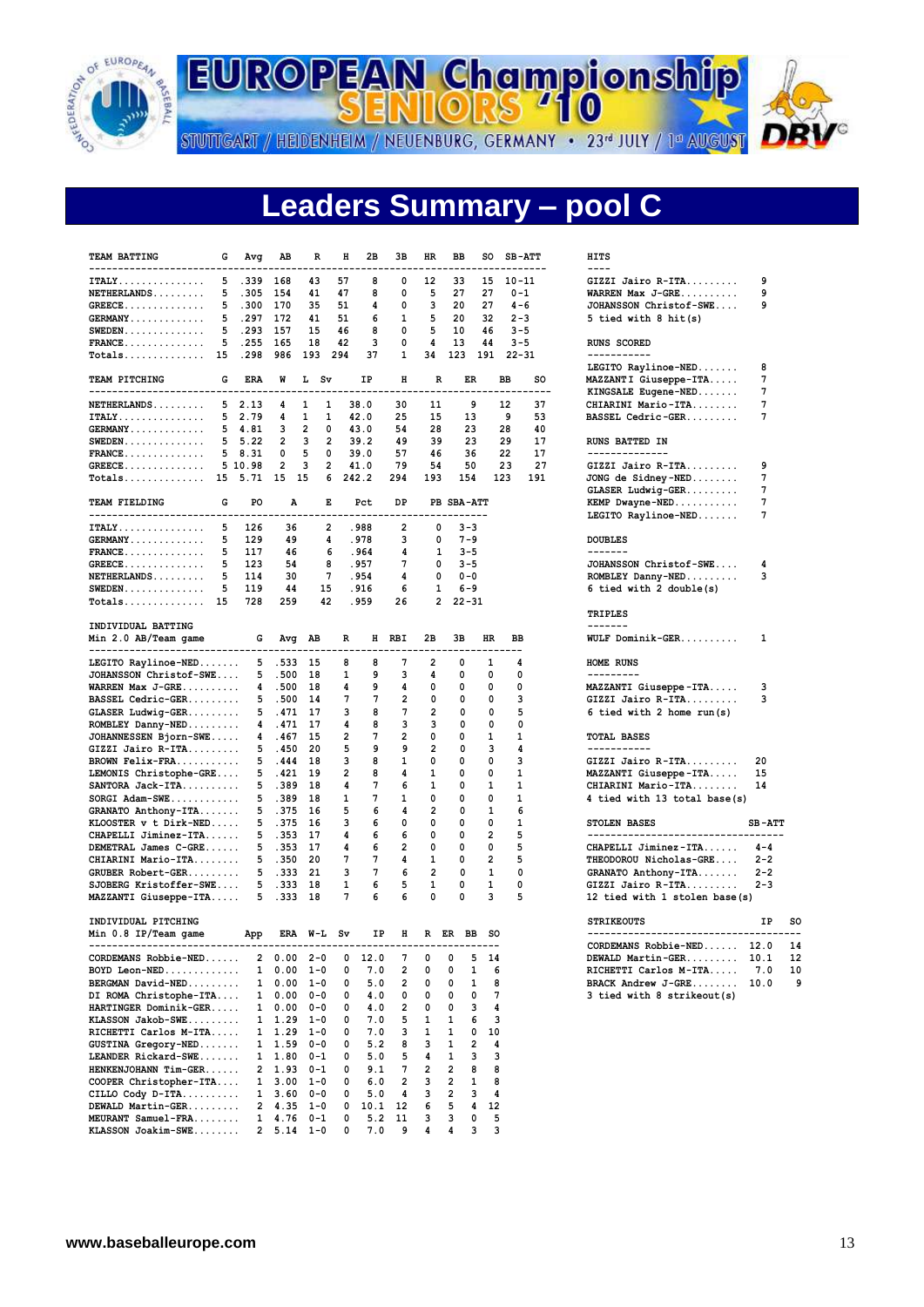

# **Technical Appointments**

# Sunday 1st August

| <b>Field</b>           | Time                                                       | <b>Home Team</b>                                                   | <b>Visitor Team</b>           |                                |
|------------------------|------------------------------------------------------------|--------------------------------------------------------------------|-------------------------------|--------------------------------|
| Stuttgart              | 14:00                                                      | ITAI Y                                                             | <b>NETHERLANDS</b>            |                                |
| Umpires:               | <b>WAIDER Jens (GER)</b><br><b>BESZCZYNSKI Dana (AUT)</b>  |                                                                    | <b>JORGENSEN Henrik (SWE)</b> | <b>KULHANEK David (CZE)</b>    |
| Scorekeepers:<br>T.C.: | <b>MUENCHEBERG Sven (GER)</b><br><b>MATEU Xavier (ESP)</b> | <b>SCHUHMACHER Robert</b><br>(GER)<br><b>BUNTA Frantisek (SVK)</b> |                               | <b>WINKLER Stephanie (GER)</b> |